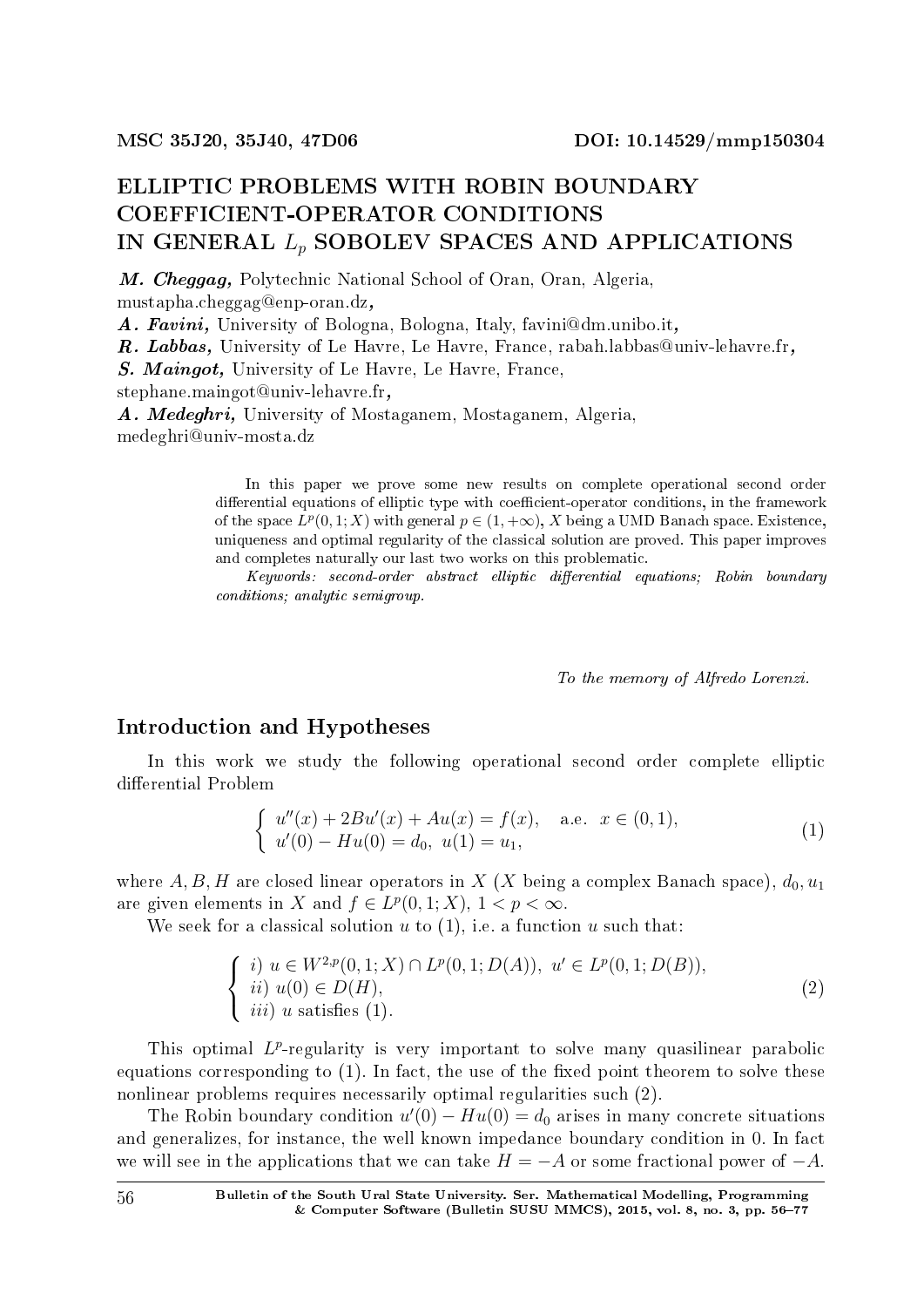We first study the Problem

$$
\begin{cases}\nu''(x) + (L - M)u'(x) - LMu(x) = f(x), \quad \text{a.e. } x \in (0, 1), \\
u'(0) - Hu(0) = d_0, \ u(1) = u_1,\n\end{cases}
$$
\n(3)

where L and M are some closed linear operators in X. Then, in order to solve  $(1)$ , we solve (3) with *L* and *M* satisfying moreover

$$
L - M \subset 2B \text{ and } LM \subset -A. \tag{4}
$$

Here, when *P*, *Q* are two linear operators in *X*,  $P \subset Q$ , means that  $D(P) \subset D(Q)$  and  $P = Q$  on  $D(P)$ .

By classical solution *u* to (3), one means that

$$
\begin{cases}\ni u \in W^{2,p}(0,1;X) \cap L^p(0,1;D(LM)), u' \in L^p(0,1;D(L-M)),\\ \nii) u(0) \in D(H),\\ \niii) u \text{ satisfies (3)}.\n\end{cases} \tag{5}
$$

Note that in virtue of (4), a classical solution *u* to (3) will be, a fortiori, a classical solution  $u$  to  $(1)$ .

In order to solve Problems (1) and (3) for any  $f \in L^p(0,1;X), 1 \le p \le \infty$ , we will assume in all this paper that

$$
X \t{is a UMD space.} \t(6)
$$

We recall that a Banach space X is a UMD space if and only if for some  $p > 1$  (and thus for all *p*) the Hilbert transform is continuous from  $L^p(\mathbb{R}; X)$  into itself (see [1,2]).

Many authors have studied the equation

$$
u''(x) + 2Bu'(x) + Au(x) = f(x), \quad \text{a.e. } x \in (0, 1),
$$

with the Dirichlet boundary conditions  $u(0) = u_0, u(1) = u_1$ . When  $f \in L^p(0,1;X)$ ,  $1 < p < +\infty$  (see for example [3,4]); when  $f \in C^{\theta}([0,1];X)$ ,  $0 < \theta < 1$  (see [5-9]).

Here we deal with the following operational Robin boundary condition in 0, *u ′* (0) *−*  $Hu(0) = d_0$ , which contains a general linear closed operator *H*. Therefore the situation is more complicated because of the different domains for instance. In the particular case *B* = 0, Problem (1) has been considered in [11] when  $f \in L^p(0,1;X)$ ,  $1 < p < +\infty$  and in [10] for  $f \in C^{\theta}([0,1];X)$ ,  $0 < \theta < 1$ . We recall also the study [12] where *B* is supposed generating a group.

In this paper we will consider more general situations (see Subsection 2.1). Our techniques are based upon the Dore Venni Theorem [13], on the sum of two closed linear operators, on the results in Prüss – Sohr paper [14] and on the reiteration Theorem in the interpolation theory, (see [15, 16]).

Let us mention that all the papers quoted above and also our study, deal with the commutative case (*A, B* or *L, M* commute in some sense).

A recent paper [17] treats one interesting non-commutative framework, for the boundary Dirichlet following problem

$$
\begin{cases}\nu''(x) + 2Bu'(x) + Au(x) - \omega u(x) = f(x), \quad \text{a.e. } x \in (0, 1), \\
u(0) = u_0, \ u(1) = u_1,\n\end{cases}
$$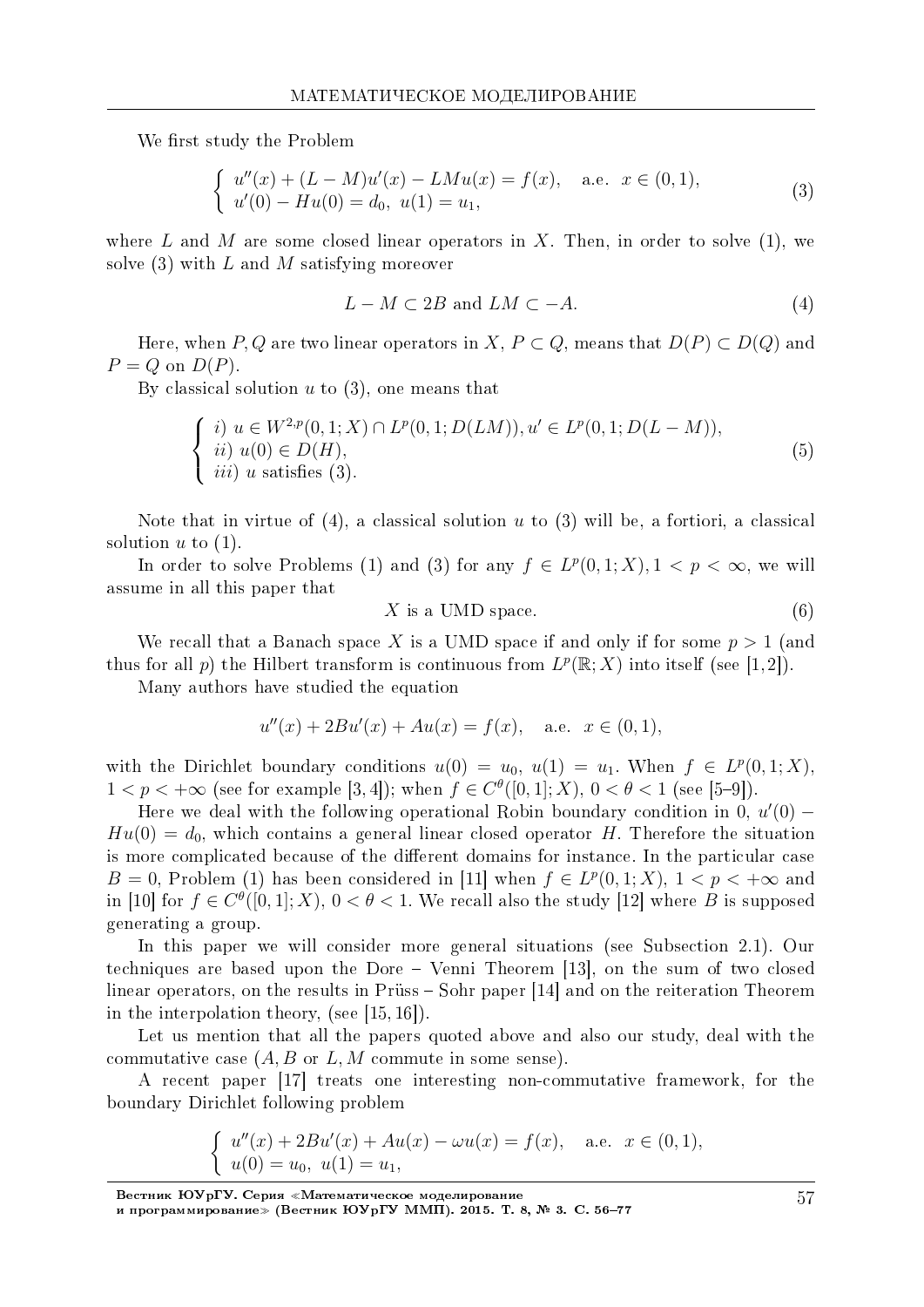(with  $\omega > 0$  large enough). This new approach will lead us to develop a future work, solving the same equation with operational Robin boundary conditions in non-commutative situations.

The plan of the paper is as follows.

Section 2 is devoted to Problem  $(3)$ ; we first give our assumptions on operators L, M and *H*, we then give a representation formula of the solution and conclude by analyzing this representation.

In Section 3 we apply the results of section 2 with

$$
L = B - (B^2 - A)^{1/2} \text{ and } M = -B - (B^2 - A)^{1/2},
$$

to solve Problem (1). We also specify the assumptions on *A* and *B*.

In section 4 we study some interesting particular situations in which our assumptions on  $L, M$  and  $H$  are satisfied.

Finally in section 5 we give some concrete examples of partial differential equations to which our theory applies.

#### 1. Study of Problem (3)

#### 1.1. Preliminaries

First, define the class  $BIP(X, \alpha)$  where  $\alpha \in [0, \pi)$  (see [14, p. 430]):  $U \in BIP(X, \alpha)$  if *U* is a closed linear densely defined operator satisfying

$$
\begin{cases}\n(-\infty, 0) \subset \rho(U), & N(U) = \{0\}, \overline{R(U)} = X \\
\text{and } \exists C \ge 1 : \forall \lambda > 0, \left\| (U + \lambda I)^{-1} \right\|_{\mathcal{L}(X)} \le C/\lambda,\n\end{cases} (7)
$$

 $(N(U), R(U)$  and  $\rho(U)$  are respectively the kernel, the range and the resolvent set of *U*) and

$$
\begin{cases} \text{For all } s \in \mathbb{R}, U^{is} \in \mathcal{L}(X) \text{ and} \\ \exists C \ge 1 : \forall s \in \mathbb{R}, ||U^{is}||_{\mathcal{L}(X)} \le C e^{\alpha|s|}. \end{cases} \tag{8}
$$

We recall that operator verifying (7) admits a complex power  $U^z$  for any  $z \in \mathbb{C}$  (see [18, p. 70]).

On the other hand, let  $\theta \in (0,1)$ ,  $q \in [1,+\infty]$ ,  $m \in \mathbb{N}, \mu \in \mathbb{R}$  and V a closed linear operator in *X* satisfying

$$
|\mu, +\infty) \subset \rho(V)
$$
 and  $\sup_{\lambda > \mu} ||\lambda (V - \lambda I)^{-1}||_{\mathcal{L}(X)} < +\infty$ .

Then we consider the interpolation space  $(X, D(V))_{\theta, q}$  and define

$$
(X, D(V))_{m+\theta,q} := \left\{ \phi \in D(V^m) : V^m \phi \in (X, D(V))_{\theta,q} \right\}.
$$

When  $\theta \neq 1/2$ , we can use the well known following reiteration result

$$
(X, D(V^2))_{\theta, q} = (X, D(V))_{2\theta, q}.
$$
 (9)

We recall moreover that  $(D(V), X)_{\theta,q} = (X, D(V))_{1-\theta,q}$ , so using (9) we get

$$
(D(V^2), X)_{\theta, q} = (X, D(V^2))_{1-\theta, q} = (X, D(V))_{2-2\theta, q},
$$
\n(10)

(for details on interpolation spaces and reiteration see for instance [19]).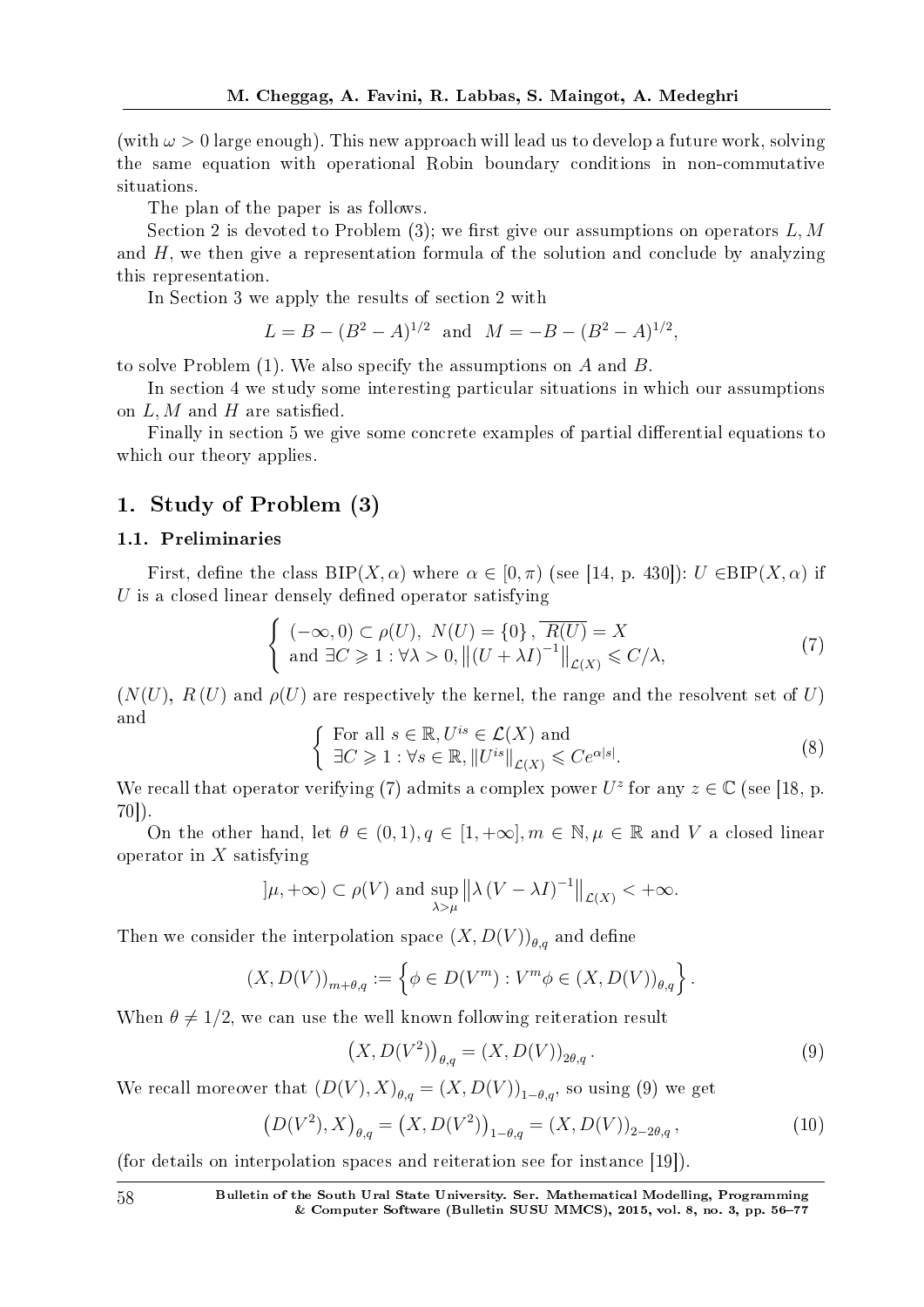#### 1.2. Hypotheses on Operators

Our assumptions on *L, M* and *H* are the following. *L, M* and *H* are linear closed operators such that

$$
D(L) = D(M) \text{ and } D(ML) = D(LM), \tag{11}
$$

$$
ML = LM,\t\t(12)
$$

$$
\exists \theta_L, \theta_M \in ]0, \pi/2[ : -L \in \text{BIP}(X, \theta_L) \text{ and } -M \in \text{BIP}(X, \theta_M), \tag{13}
$$

 $L + M$  is boundedly invertible,  $(14)$ 

$$
\begin{cases}\n\forall \xi \in D(H), \forall \lambda \in \rho(L), \ (L - \lambda I)^{-1} \xi \in D(H) \text{ and} \\
(L - \lambda I)^{-1} H \xi = H (L - \lambda I)^{-1} \xi,\n\end{cases}
$$
\n(15)

and

$$
\begin{cases} \forall \xi \in D(H), \forall \mu \in \rho(M), (M - \mu I)^{-1} \xi \in D(H) \text{ and} \\ (M - \mu I)^{-1} H \xi = H (M - \mu I)^{-1} \xi. \end{cases}
$$
(16)

The previous assumptions allow us to build  $e^{L+M} \in \mathcal{L}(X)$  (see Lemma 1 below) and then we can consider the linear operator  $\Lambda$  defined by

$$
D(\Lambda) = D(L) \cap D(H) \text{ and } \Lambda = (M - H) + e^{L+M} (L+H).
$$

We will suppose that

 $\Lambda$  is closed and boundedly invertible. (17)

This last assumption signifies exactly that the determinant, in some sense, of (3) is invertible. It generalizes the hypothesis (16) (used in the paper [12, p. 526]), since when  $B = 0$  they coincide. This will be discussed further (see section 3).

Our main result in this work affirms that under the above assumptions on  $L, M$ , and if  $f \text{ } \in L^p(0,1;X)$  with 1 <  $p$  < ∞, then Problem (3) has a unique classical solution *u* in the sense of (5) if and only if

$$
\Lambda^{-1}d_0, u_1 \in (D(LM), X)_{1/2p, p}.
$$

#### 1.3. Consequences of Assumptions

Remark 1. Assume (11) and (12). Then

1. 
$$
D(L^2) = D(M^2) = D(ML) = D(LM)
$$
.

2. for  $\theta \in (0, 1), q \in [1, +\infty)$  we have  $(X, D(L))_{\theta,q} = (X, D(M))_{\theta,q}$  and

$$
(X, D(L2))_{\theta,q} = (X, D(M2))_{\theta,q} = (X, D(LM))_{\theta,q} = (X, D(ML))_{\theta,q},
$$

and also

$$
(X, D(L))_{1+\theta,q} = (X, D(M))_{1+\theta,q},
$$

(for the last equality see [17, Remark 5, p. 4970]).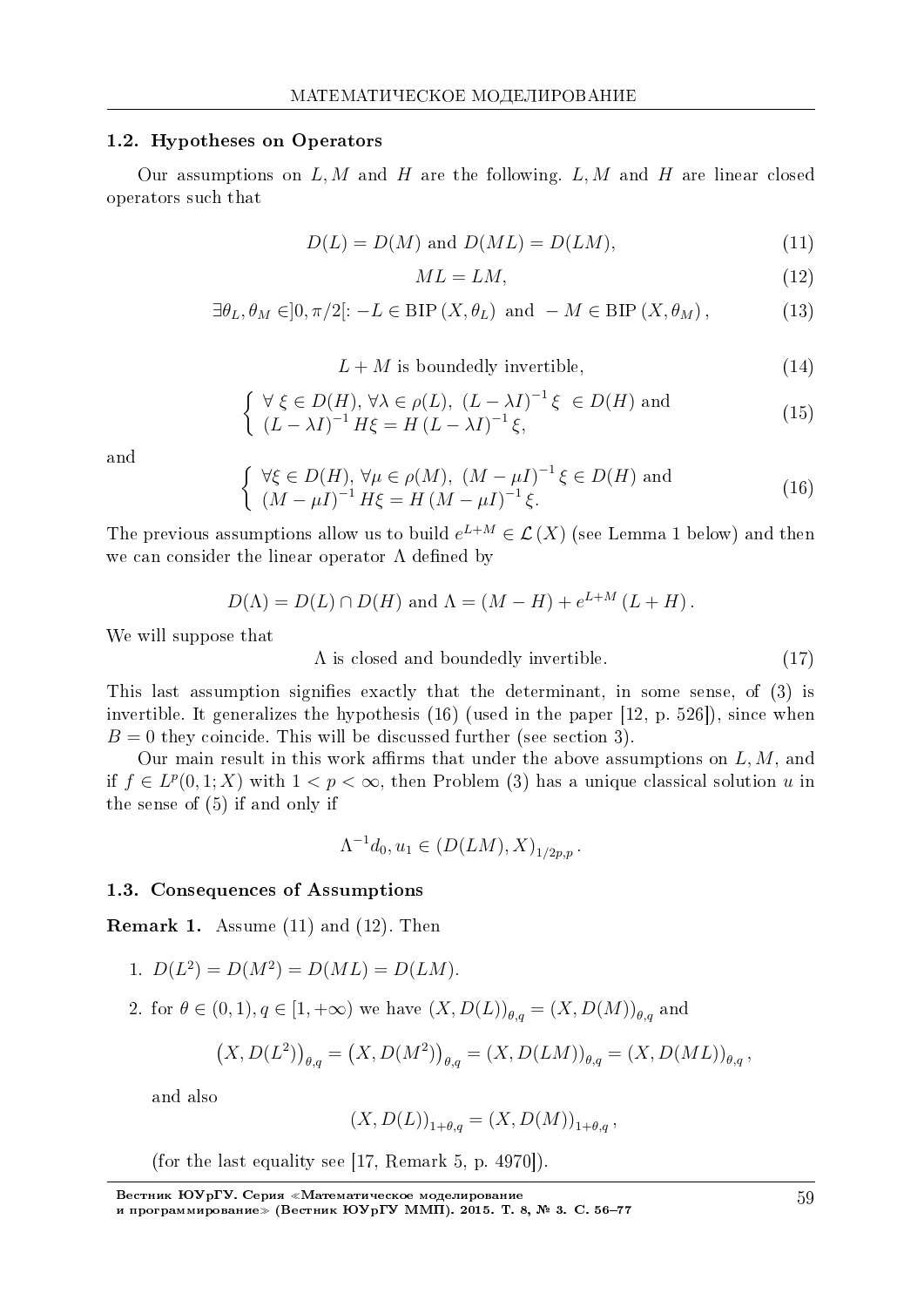3.  $\forall \lambda \in \rho(L), \forall \mu \in \rho(M) : (L - \lambda I)^{-1} (M - \mu I)^{-1} = (M - \mu I)^{-1} (L - \lambda I)^{-1}.$ 

**Remark 2.** Due to Prüss  $-$  Sohr [14, Theorem 2, p. 437], assumption (13) implies that *L* and *M* generate uniformly bounded analytic semigroups in  $X: (e^{xL})_{x\geqslant 0}$ ,  $(e^{xM})_{x\geqslant 0}$ .

We then detail some properties of the sum  $L + M$  and the product  $LM$ .

Remark 3. Under (6) and (11)∼(13), we can apply Theorem 4, Theorem 5 and Corollary 3 in [14, p. 441, p. 443 and p. 444]. We obtain the following important results.

- 1. Operator  $-L-M$  with domain  $D(L) = D(M)$  is closed and satisfies (7). Moreover, if *L* or *M* is boundedly invertible then  $L + M$  is boundedly invertible and in this case  $(14)$  is satisfied.
- 2. We can choose  $\varepsilon > 0$  (arbitrary small) such that

$$
-(L+M) \in \text{BIP}(X,\theta) \text{ with } \theta = \max(\theta_L, \theta_M) + \varepsilon,
$$
\n(18)

(if  $\theta_L \neq \theta_M$ , it is even possible to take  $\varepsilon = 0$ ). It follows that  $L + M$  generates a uniformly bounded analytic semigroup in *X*, but this can be proved in a another way, without applying the BIP operator theory see Lemma 1, statement 6.

3. *LM* is closable and  $\overline{LM}$  belongs to  $BIP(X, \theta_L + \theta_M)$ . The closability is obtained by a direct application of Corollary 3 in [14], but here, due to the fact that  $D(L) = D(M)$ , we can apply [4, Lemma 1, p. 168], to show that *LM* is closed, so  $LM \in BIP(X, \theta_L +$  $\theta_M$ ).

We now study some commutativity properties.

Lemma 1. Assume (6) and (11)*∼*(17).

- 1. Let  $C \in \{M, L, L + M\}$ ,  $\widetilde{C} \in \{M, L, H\}$ ,  $x \geq 0$  and  $\xi \in D(\widetilde{C})$ , then  $e^{xC}\xi \in D(\widetilde{C})$ ) and  $\widetilde{C}e^{xC}\xi = e^{xC}\widetilde{C}\xi$ .
- 2. Let  $C \in \{M, L, L + M\}$ ,  $\widetilde{C} \in \{M, L\}$ ,  $x \ge 0$ ,  $z \in X$  and  $\lambda \in \rho\left(\widetilde{C}\right)$ , then

$$
e^{xC} \left(\widetilde{C} - \lambda I\right)^{-1} z = \left(\widetilde{C} - \lambda I\right)^{-1} e^{xC} z.
$$

3. Let  $C \in \{M, L\}$ , then for  $\xi \in D(\Lambda)$ ,  $\lambda \in \rho(C)$  we have

$$
(C - \lambda I)^{-1} \xi \in D(\Lambda) \text{ and } (C - \lambda I)^{-1} \Lambda \xi = \Lambda (C - \lambda I)^{-1} \xi.
$$

- 4. Let  $C \in \{M, L\}$  and  $\xi \in D(C)$  we get  $C\Lambda^{-1}\xi = \Lambda^{-1}C\xi$ .
- 5. For  $\xi \in D(\Lambda) = D(H) \cap D(L)$  we get  $H\Lambda^{-1}\xi = \Lambda^{-1}H\xi$ .
- 6. Let  $x \geq 0$  then  $L + M$  generates a uniformly bounded analytic semigroup in X  $satisfying \ e^{x(L+M)} = e^{xL}e^{xM} = e^{xM}e^{xL}.$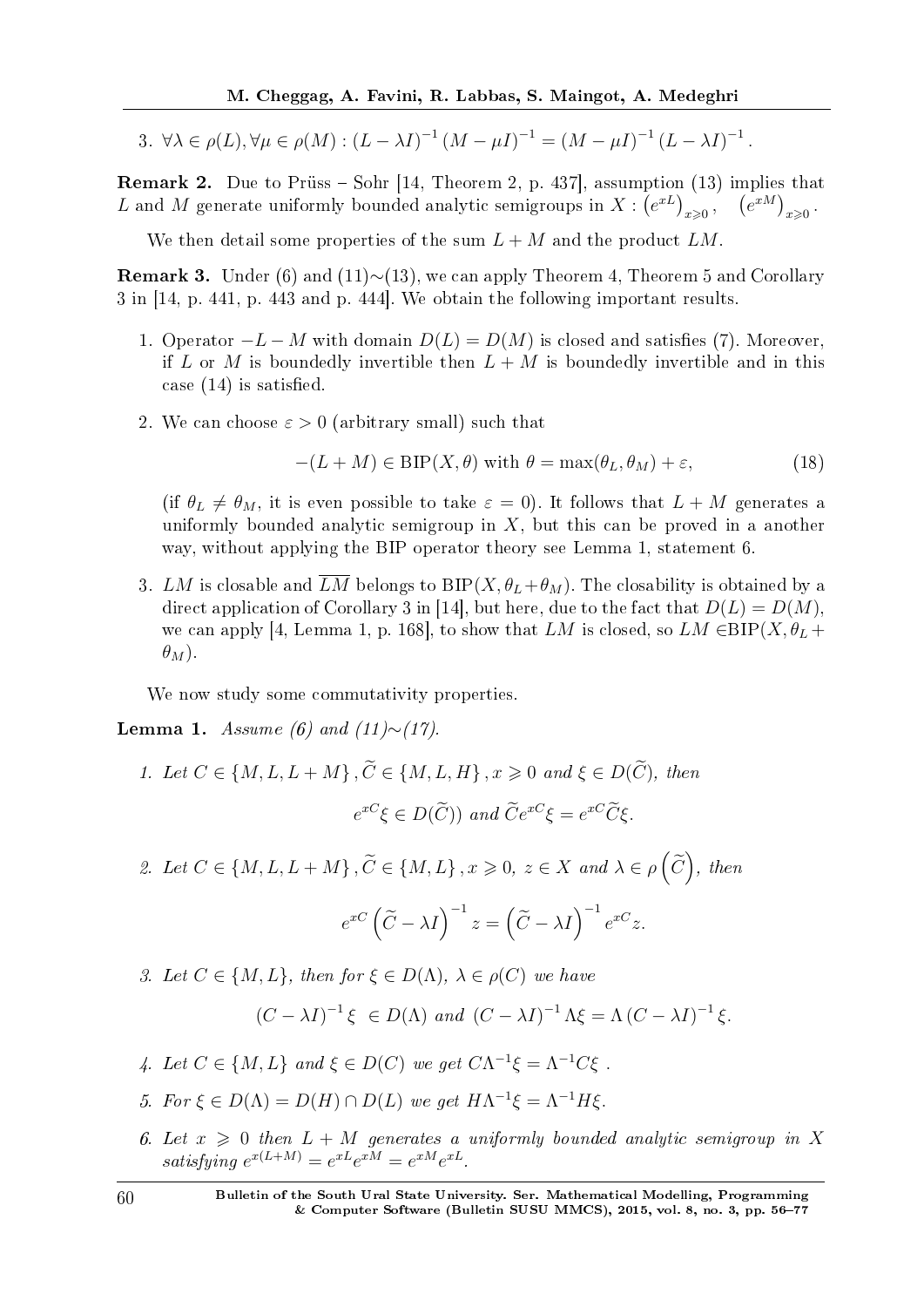Proof.

1. Assume  $x > 0$  and  $\xi \in D(H)$ . Operator *C* generates a *C*<sub>0</sub>-semigroup, so we can apply the exponential formula (see [20, Theorem 8.3 p. 33]):

$$
e^{xC}\xi = \lim_{n \to \infty} \left(\frac{n}{x}\left(\frac{n}{x}I - C\right)^{-1}\right)^n \xi,\tag{19}
$$

and from  $(12)$ ,  $(15)$ ,  $(16)$  we deduce that

$$
e^{xC}\widetilde{C}\xi = \lim_{n \to \infty} \left(\frac{n}{x}\left(\frac{n}{x}I - C\right)^{-1}\right)^n \widetilde{C}\xi = \lim_{n \to \infty} \widetilde{C}\left(\frac{n}{x}\left(\frac{n}{x}I - C\right)^{-1}\right)^n \xi,
$$

then, since  $\hat{C}$  is closed, we deduce that  $e^{xC}\xi \in D(\hat{C})$  and  $\hat{C}e^{xC}\xi = e^{xC}\hat{C}\xi$ .

2. Setting  $\xi = \left(\widetilde{C} - \lambda I\right)^{-1} z$ , we deduce, from statement 1, that

$$
\left(\widetilde{C} - \lambda I\right)e^{xC}\xi = e^{xC}\left(\widetilde{C} - \lambda I\right)\xi,
$$
  
so 
$$
\left(\widetilde{C} - \lambda I\right)e^{xC}\left(\widetilde{C} - \lambda I\right)^{-1}z = e^{xC}z.
$$

3. Since  $ξ ∈ D(H)$ , from (15), (16) we deduce that  $(C - λI)^{-1}ξ ∈ D(Λ)$  and  $\Lambda (C - \lambda I)^{-1} \xi = ((M - H) + e^{L + M} (L + H)) (C - \lambda I)^{-1} \xi$  $= (M - H) (C - \lambda I)^{-1} \xi + e^{L+M} (L+H) (C - \lambda I)^{-1} \xi,$ 

now from  $(12)$ ,  $(15)$ ,  $(16)$  and statement 2, we deduce

$$
\Lambda (C - \lambda I)^{-1} \xi = (C - \lambda I)^{-1} (M - H) \xi + (C - \lambda I)^{-1} e^{L + M} (L + H) \xi
$$
  
=  $(C - \lambda I)^{-1} \Lambda \xi$ .

4. We fix  $\lambda \in \rho(C)$  and set  $y = \Lambda^{-1}(C - \lambda I)\xi$ , then from statement 3 we have  $(C - \lambda I)^{-1} \Lambda y = \Lambda (C - \lambda I)^{-1} y,$ 

that is  $\xi = \Lambda (C - \lambda I)^{-1} \Lambda^{-1} (C - \lambda I) \xi$ , so  $(C - \lambda I)\Lambda^{-1}\xi = \Lambda^{-1}(C - \lambda I)\xi,$ 

thus

$$
C\Lambda^{-1}\xi = \Lambda^{-1}C\xi.
$$

5. If  $\xi$  ∈ *D*( $Λ$ ) we have  $ΛΛ^{-1}ξ = Λ^{-1}Λξ$ , that is

$$
((M - H) + e^{L+M} (L+H)) \Lambda^{-1} \xi = \Lambda^{-1} ((M - H) + e^{L+M} (L+H)) \xi,
$$

so

$$
M\Lambda^{-1}\xi + e^{L+M}L\Lambda^{-1}\xi - (I - e^{L+M}) H\Lambda^{-1}\xi
$$
  
=  $\Lambda^{-1}M\xi + \Lambda^{-1}e^{L+M}L\xi - \Lambda^{-1}(I - e^{L+M}) H\xi,$ 

then

$$
(I - e^{L+M}) H \Lambda^{-1} \xi = \Lambda^{-1} (I - e^{L+M}) H \xi = (I - e^{L+M}) \Lambda^{-1} H \xi.
$$
  
But  $I - e^{L+M}$  is boundedly invertible so  $H \Lambda^{-1} \xi = \Lambda^{-1} H \xi$ .

Вестник ЮУрГУ. Серия «Математическое моделирование

и программирование≫ (Вестник ЮУрГУ ММП). 2015. Т. 8, № 3. С. 56–77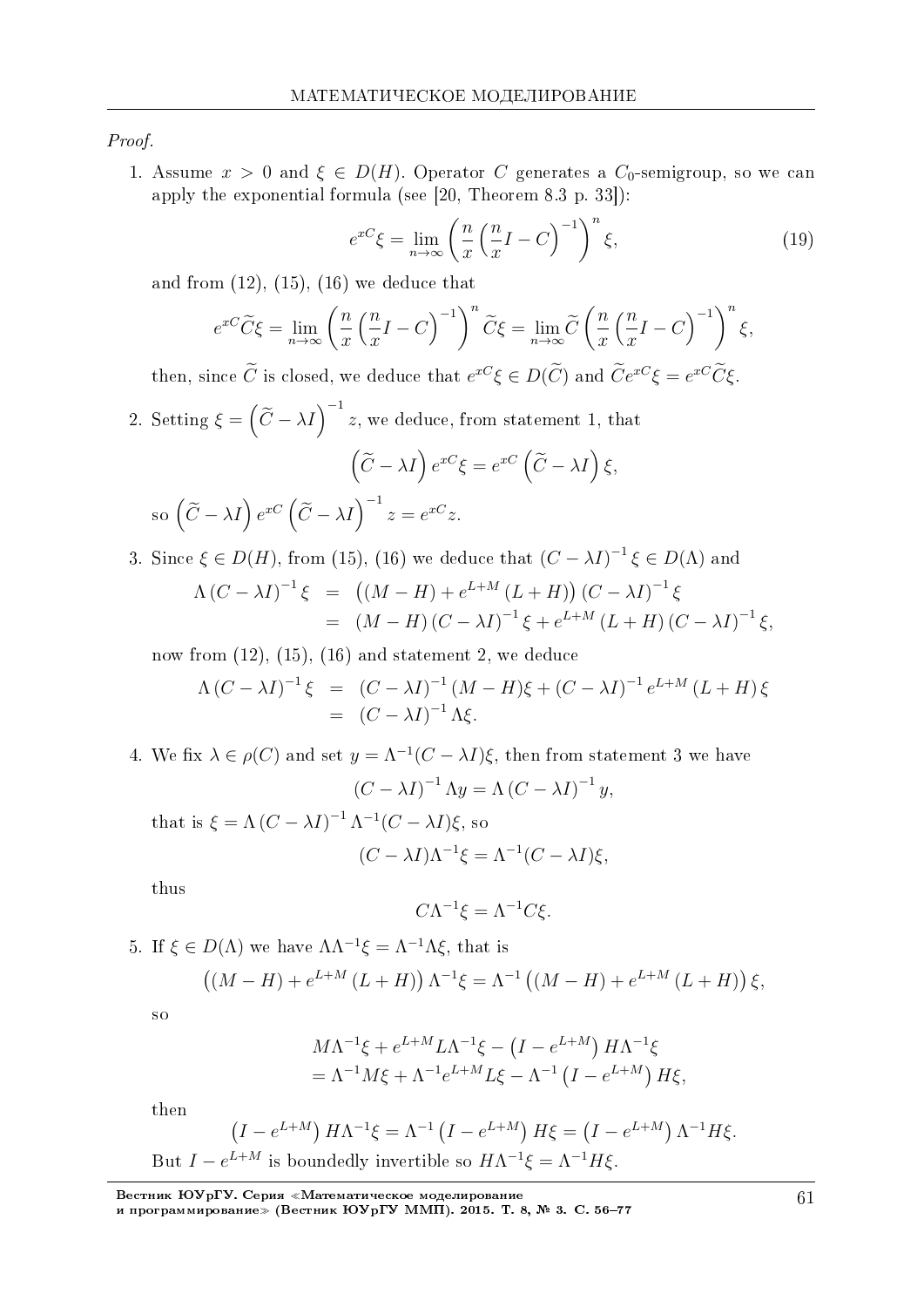6. Applying statement 2, we get that, for  $x \in (0, +\infty)$ ,  $n \in \mathbb{N}$ 

$$
e^{xL}\left(\frac{n}{x}\left(\frac{n}{x}I-M\right)^{-1}\right) = \left(\frac{n}{x}\left(\frac{n}{x}I-M\right)^{-1}\right)e^{xL},
$$

and by (19), we deduce that  $e^{xL}e^{xM} = e^{xM}e^{xL}$ . Then,  $(e^{xL}e^{xM})_{x\geq 0}$  is a strongly continuous semigroup (see [21, paragraph 5.15, p. 44]). We notice, that due to (14)  $L + M$  is closed, then from paragraph 2.7, p. 64 in [21], we deduce that  $L + M$  is the generator of the product semigroup  $(e^{xL}e^{xM})_{x\geqslant 0}$ .

#### 1.4. Representation of the Solution

We assume here (6) and (11)*∼*(17). Suppose that Problem (3) has a classical solution *u*. Then

$$
u \in W^{2,p}(0,1;X) \cap L^p(0,1;D(LM)), u' \in L^p(0,1;D(L-M)),
$$

 $u_0 := u(0) \in D(H)$  and one can write

$$
\begin{cases}\n u''(.) + (L - M)u'(.) + LMu(.) \in L^p(0, 1; X), \text{ a.e. } x \in (0, 1) \\
 u(0) = u_0, \quad u(1) = u_1.\n\end{cases}
$$

Thus

$$
u(0), u(1) \in \left(D\left(L^2\right), X\right)_{\frac{1}{2p}, p} = \left(D\left(M^2\right), X\right)_{\frac{1}{2p}, p}, \tag{20}
$$

see ( [4, Statement 2, Theorem 5, p. 173]). On the other hand, using (10), one obtains

$$
(D(L2), X)_{\frac{1}{2p}, p} = (X, D(L))_{2-\frac{1}{p}, q} = \left\{ \phi \in D(L) : L\phi \in (X, D(L))_{1-\frac{1}{p}, q} \right\}.
$$

Then

$$
u(0), u(1) \in D(L) = D(M). \tag{21}
$$

 $\Box$ 

As in [3], *u* satifies, for a.e.  $x \in (0,1)$ 

$$
u(x) = e^{xM}\xi_0 + e^{(1-x)L}\xi_1 + I_x + J_x,
$$
\n(22)

where

$$
I_x = (L+M)^{-1} \int_0^x e^{(x-s)M} f(s) ds \text{ and } J_x = (L+M)^{-1} \int_x^1 e^{(s-x)L} f(s) ds.
$$

Now, to obtain the final representation of *u*, it is enough to determine the constants  $\xi_0$ and  $\xi_1$  taking into account the boundary conditions of problem (3):

$$
u'(0) - Hu(0) = d_0, \ u(1) = u_1.
$$
\n(23)

It is clear that  $\xi_0, \xi_1 \in D(L) = D(M)$  due to (21), so

$$
u(0) = \xi_0 + e^L \xi_1 + J_0.
$$

We have, for a.e.  $x \in (0,1)$ 

$$
u'(x) = Me^{xM}\xi_0 - Le^{(1-x)L}\xi_1 + MI_x - LJ_x; \tag{24}
$$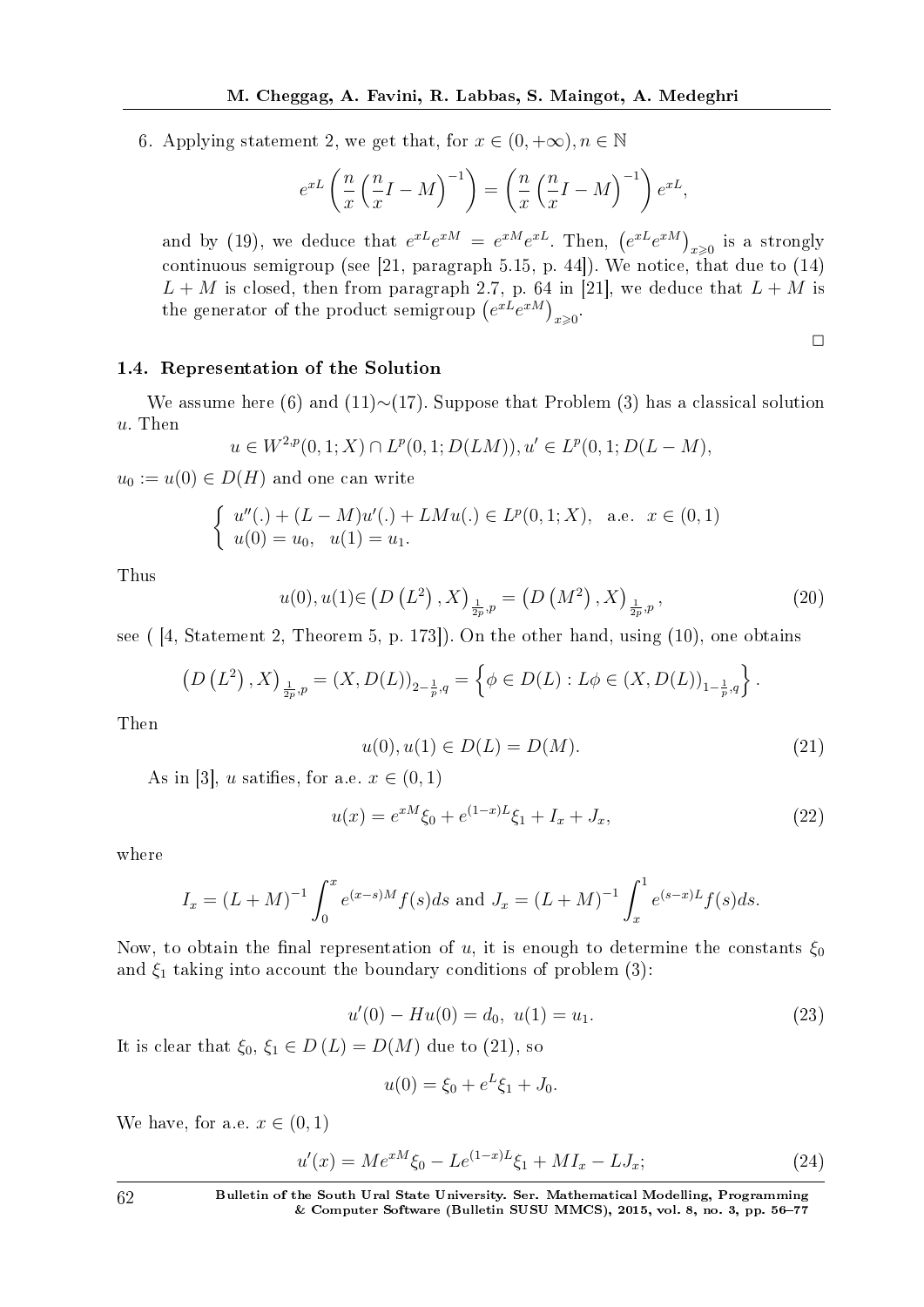so

$$
u'(0) = M\xi_0 - Le^L\xi_1 - LJ_0;
$$

therefore

$$
\begin{cases}\n\Lambda^{-1}u(0) = \Lambda^{-1}\xi_0 + \Lambda^{-1}e^L\xi_1 + \Lambda^{-1}J_0 \\
\Lambda^{-1}u'(0) = \Lambda^{-1}M\xi_0 - \Lambda^{-1}Le^L\xi_1 - \Lambda^{-1}LJ_0.\n\end{cases}
$$

Since  $\Lambda^{-1}(X) = D(H) \cap D(L) = D(H) \cap D(M)$  (due to (17)), we get

$$
\begin{cases}\nH\Lambda^{-1}u(0) = H\Lambda^{-1}\xi_0 + H\Lambda^{-1}e^L\xi_1 + H\Lambda^{-1}J_0 \\
\Lambda^{-1}u'(0) = \Lambda^{-1}M\xi_0 - \Lambda^{-1}Le^L\xi_1 - \Lambda^{-1}LJ_0.\n\end{cases}
$$
\n(25)

Then

$$
\Lambda^{-1}d_0 = \Lambda^{-1}[u'(0) - Hu(0)] = \Lambda^{-1}u'(0) - H\Lambda^{-1}u(0)
$$
  
= 
$$
(M - H)\Lambda^{-1}\xi_0 - (L + H)\Lambda^{-1}e^L\xi_1 - (L + H)\Lambda^{-1}J_0,
$$

here we have used  $H\Lambda^{-1}u(0) = \Lambda^{-1}Hu(0)$  (see Lemma 1, statement 5 and (21) and  $M\Lambda^{-1} = \Lambda^{-1}M$  on  $D(M), L\Lambda^{-1} = \Lambda^{-1}L$  on  $D(L)$  (see Lemma 1, statement 4). Now, from  $u_1 = e^M \xi_0 + \xi_1 + I_1$ , one obtains

 $\Lambda^{-1}d_0 = \left[ (M - H) + e^{L+M} (L+H) \right] \Lambda^{-1} \xi_0 - (L+H) \Lambda^{-1} e^{L} (u_1 - I_1) - (L+H) \Lambda^{-1} J_0$  $= \xi_0 - (L + H) \Lambda^{-1} e^L (u_1 - I_1) - (L + H) \Lambda^{-1} J_0$ 

so

$$
\xi_0 = \Lambda^{-1} d_0 + (L+H) \Lambda^{-1} \left[ e^L u_1 - e^L I_1 + J_0 \right], \tag{26}
$$

1

and

$$
\xi_1 = -e^M (L+H) \Lambda^{-1} \left( e^L u_1 - e^L I_1 + J_0 \right) - e^M \Lambda^{-1} d_0 + u_1 - I_1. \tag{27}
$$

Finally, we deduce the following representation of *u*

$$
u(x) = e^{xM} \left[ \Lambda^{-1} d_0 + (L+H) \Lambda^{-1} e^L u_1 \right] - e^{xM} (L+H) \Lambda^{-1} e^L (L+M)^{-1} \int_0^1 e^{(1-s)M} f(s) ds
$$
  
+  $e^{xM} (L+H) \Lambda^{-1} (L+M)^{-1} \int_0^1 e^{sL} f(s) ds$   
+  $e^{(1-x)L} \left[ \left( I - (L+H) \Lambda^{-1} e^{L+M} \right) u_1 - \Lambda^{-1} e^M d_0 \right]$ 

$$
- e^{(1-x)L}(L+H)e^{M}\Lambda^{-1}(L+M)^{-1} \int_{0}^{t} e^{sL}f(s)ds
$$

$$
- e^{(1-x)L} \left[ I - (L+H)\Lambda^{-1} e^{L+M} \right] (L+M)^{-1} \int_{0}^{1} e^{(1-s)M} f(s) ds
$$
  
+ 
$$
(L+M)^{-1} \int_{0}^{x} e^{(x-s)M} f(s) ds + (L+M)^{-1} \int_{x}^{1} e^{(s-x)L} f(s) ds,
$$

Вестник ЮУрГУ. Серия «Математическое моделирование и программирование≫ (Вестник ЮУрГУ ММП). 2015. Т. 8, № 3. С. 56–77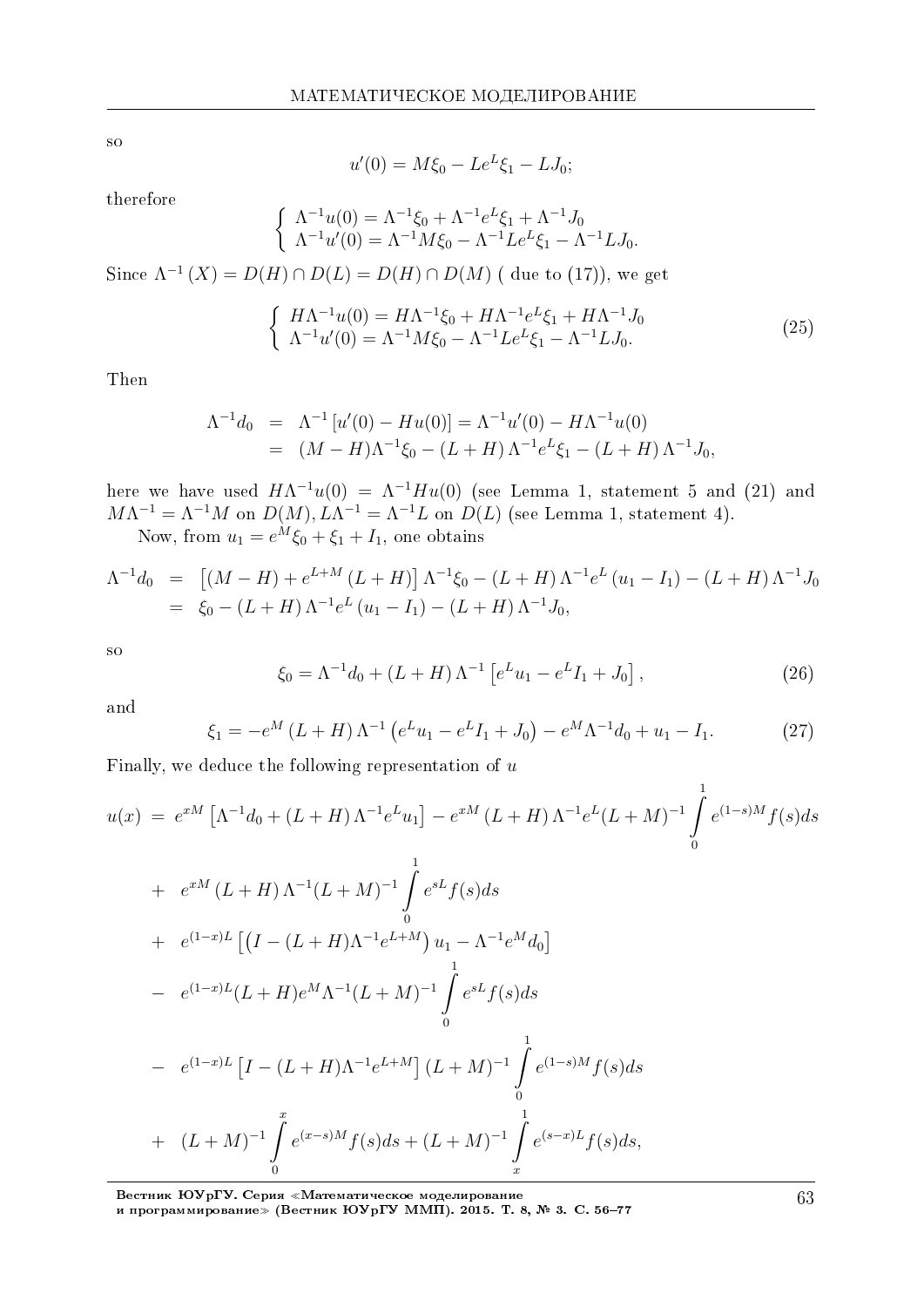which can be written as

$$
u(x) = S(x, f_0, f, M) + S(1 - x, f_1, f(1 - .), L) + R(x, Tf_1, M) - R(1 - x, f_0 + Te^L f_1, L),
$$
\n(28)

where

$$
T = (L+H)\Lambda^{-1} \in \mathcal{L}(X),
$$
\n<sup>(29)</sup>

$$
f_0 = \Lambda^{-1} d_0 + T(L+M)^{-1} \int_0^{\infty} e^{sL} f(s) ds,
$$
\n(30)

$$
f_1 = u_1 - (L + M)^{-1} \int_0^1 e^{(1-s)M} f(s) ds,
$$
\n(31)

and for  $\phi \in X$  and  $C = L$  or M

$$
\begin{cases}\nS(x,\phi,f,C) = e^{xC}\phi + (L+M)^{-1} \int_{0}^{x} e^{(x-s)C} f(s)ds \\
R(x,\phi,C) = e^{xC} e^{L+M-C}\phi.\n\end{cases}
$$
\n(32)

This shows that if Problem (3) has a classical solution *u* then it is unique and determined by (28).

#### 1.5. Technical Lemmas

We recall an important consequence of the Dore  $-$  Venni sum theory.

**Lemma 2.** Assume (6) and let  $-C \in BIP(X, \alpha)$  with  $\alpha \in [0, \pi/2)$  and  $1 < p < +\infty$ . Then

1. For any  $g \in L^p(0,1;X)$ 

$$
x \longmapsto C \int_0^x e^{(x-s)C} g(s) ds \in L^p(0, 1; X). \tag{33}
$$

2. For any  $g \in L^p(0,1;X)$ 

$$
x \longmapsto Ce^{xC} \int\limits_{0}^{1} e^{sC} g(s)ds \in L^{p}(0, 1; X). \tag{34}
$$

 $\Box$ 

Proof. Statement 1 is proved in [13] when *C* is boundedly invertible and in [14] otherwise. Statement 2. is a consequence of statement 1 (see [3, p. 200, property (26)]).

Concerning interpolation recall that if *C* generates an analytic semigroup, then for all *q ∈*]1*,* +*∞*]*, m ∈* N*\ {*0*}*

$$
\phi \in (D(C^m), X)_{1/mp,q} \Longleftrightarrow x \mapsto C^m e^{xC} \phi \in L^q(0, 1; X); \tag{35}
$$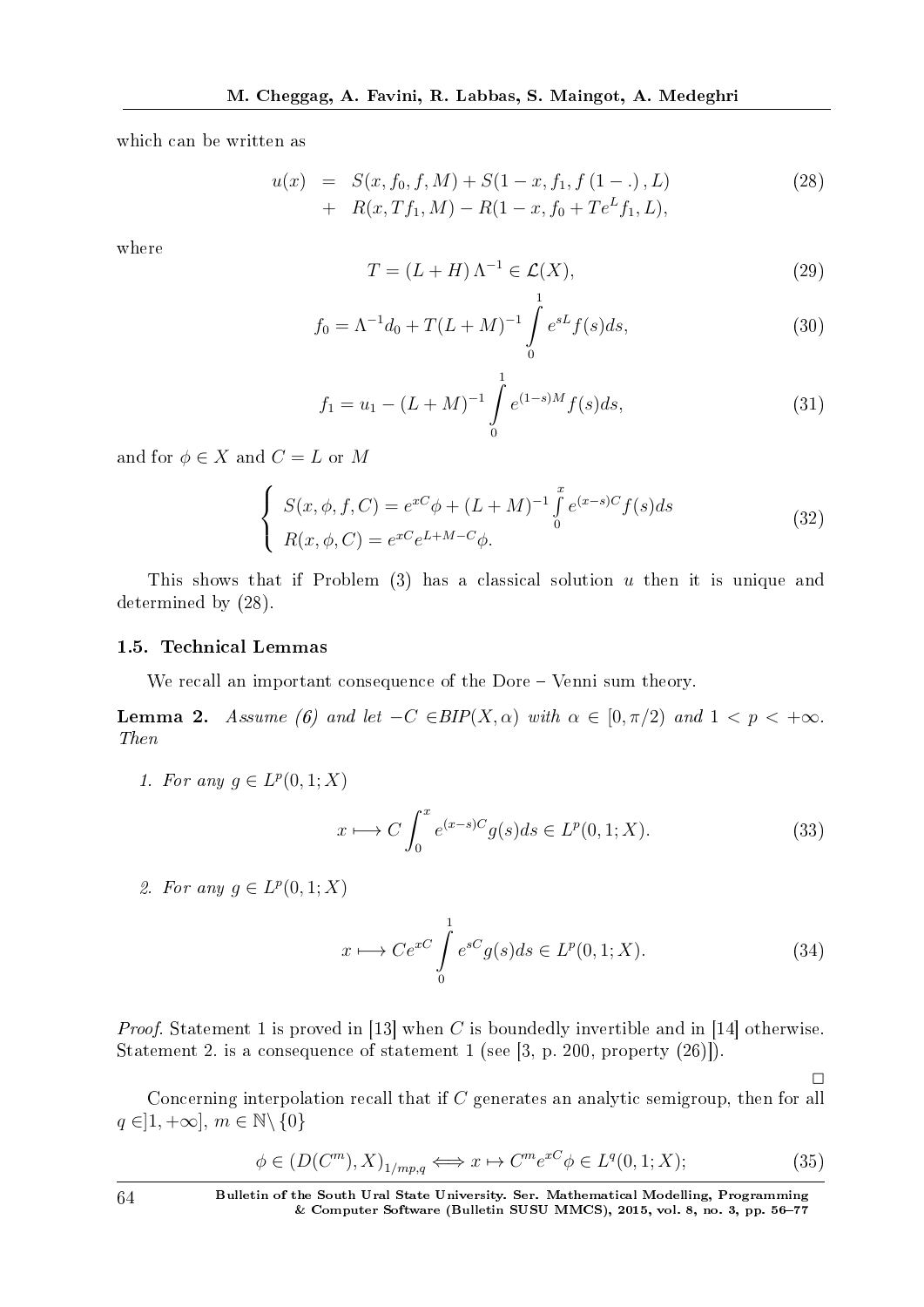it follows, for example, that

$$
\begin{cases}\n\phi \in (D(C), X)_{1/p, p} \Longleftrightarrow Ce^{C}\phi \in L^p(0, 1; X) \\
\phi \in (D(C^2), X)_{1/2p, p} \Longleftrightarrow C^2 e^{C}\phi \in L^p(0, 1; X),\n\end{cases} \tag{36}
$$

(see [16, p. 96]).

**Lemma 3.** Assume (6) and (11)∼(14). Then, for  $C = L$  or  $M$  and  $\lambda_0 \in \rho(C)$  we have

1. 
$$
\phi \in (D(C^2), X)_{1/2p,p} \iff (C - \lambda_0 I) Ce^{C} \phi \in L^p(0, 1; X).
$$
  
\n2.  $\phi \in (D(C^2), X)_{1/2p,p} \iff (L + M - C) Ce^{C} \phi \in L^p(0, 1; X).$   
\n3.  $\phi \in (D(C^2), X)_{1/2p,p} \iff (L + M - C)^2 e^{C} \phi \in L^p(0, 1; X).$ 

Proof.

- 1. For the proof, see Lemma 3, p. 171, 172 in [4].
- 2. We assume that  $C = L$  (the proof for  $C = M$  is similar). If  $\phi \in (D(L^2), X)_{1/2p,p}$ , then since  $M(L - I)^{-1} \in \mathcal{L}(X)$ , we obtain by statement 1

$$
MLe^{L}\phi = M(L - I)^{-1} (L - I) Le^{L}\phi \in L^{p}(0, 1; X).
$$

Conversely, if  $MLe^{L}\phi \in L^p(0,1;X)$  then

$$
Le^{L}\phi = L(M - I)(M - I)^{-1}e^{L}\phi
$$
  
=  $(M - I)^{-1}LMe^{L}\phi - L(M - I)^{-1}e^{L}\phi,$ 

so  $Le^{L}\phi \in L^p(0,1;X)$ , then from

$$
L^{2}e^{L}\phi = L^{2}(M - I)(M - I)^{-1}e^{L}\phi
$$
  
=  $L(M - I)^{-1}LMe^{L}\phi - L(M - I)^{-1}Le^{L}\phi,$ 

we deduce that  $L^2 e^{L} \phi \in L^p(0,1;X)$  and by (36) we get  $\phi \in (D(L^2), X)_{1/2p,p}$ .

3. We assume that  $C = L$ .

If  $\phi \in (D(L^2), X)_{1/2p,p}$ , then  $Me^{L}\phi \in L^p(0, 1; X)$  since

$$
Me^{L}\phi = M(L - I)^{-1} (L - I) e^{L}\phi
$$
  
=  $M(L - I)^{-1} Le^{L}\phi - M(L - I)^{-1} e^{L}\phi,$ 

by statement 2, we deduce that  $M^2 e^{L} \phi \in L^p(0,1;X)$  since

$$
M^{2}e^{L}\phi = M(L - I)^{-1}M(L - I)e^{L}\phi
$$
  
=  $M(L - I)^{-1}MLe^{L}\phi - M(L - I)^{-1}Me^{L}\phi.$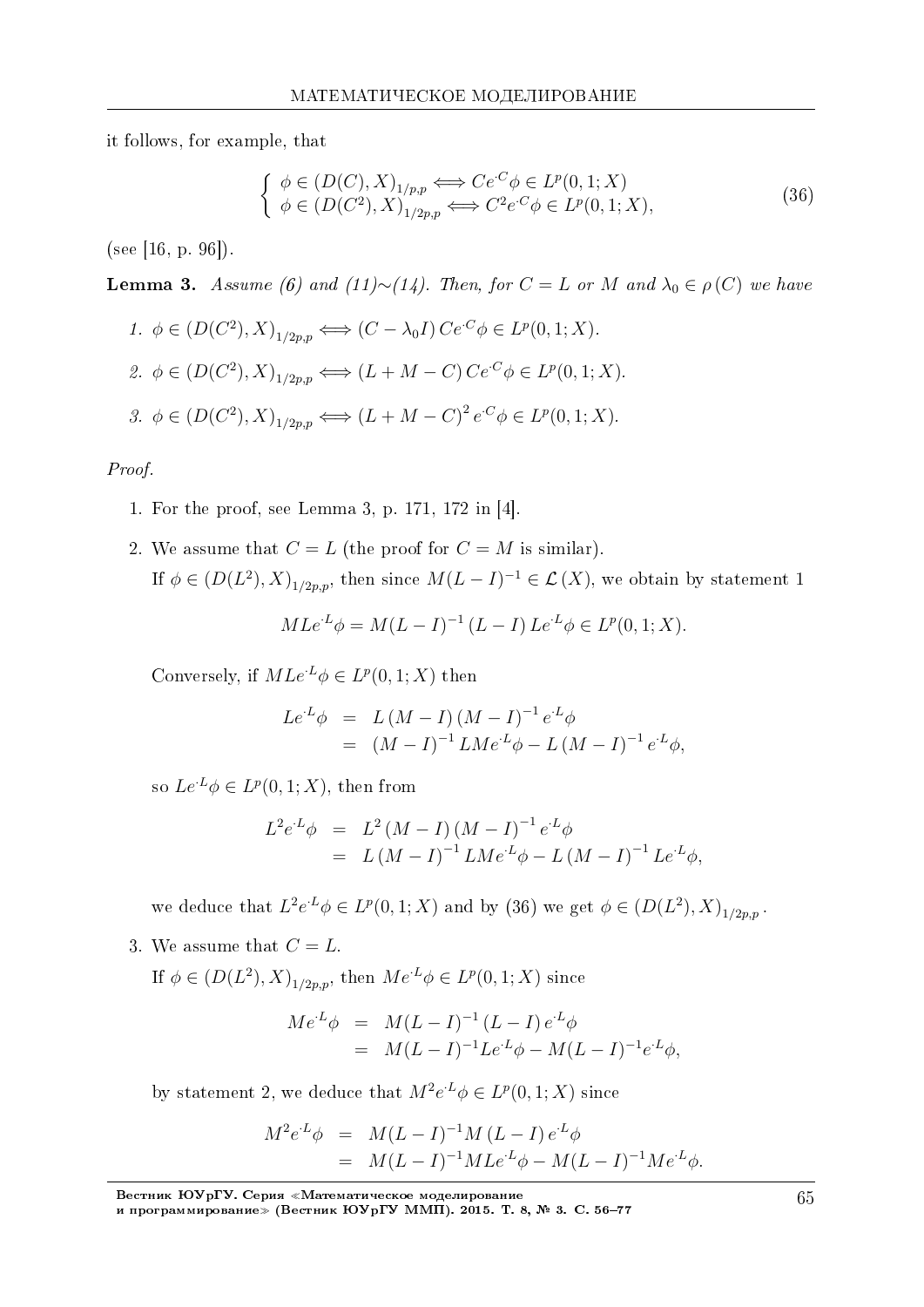Conversely, if  $M^2 e^{L} \phi \in L^p(0,1;X)$  then  $Me^{L} \phi \in L^p(0,1;X)$  since

$$
Me^{L}\phi = M(M - I)(M - I)^{-1}e^{L}\phi
$$
  
= 
$$
(M - I)^{-1}M^{2}e^{L}\phi - M(M - I)^{-1}e^{L}\phi,
$$

but

$$
LMe^{L}\phi = LM(M - I)(M - I)^{-1}e^{L}\phi
$$
  
=  $L(M - I)^{-1}M^{2}e^{L}\phi - L(M - I)^{-1}Me^{L}\phi,$ 

so  $LMe^{L}\phi \in L^{p}(0,1;X)$ , and statement 2 gives  $\phi \in (D(L^{2}), X)_{1/2p,p}$ .

We are now in position to study the regularity of the terms *R, S* appearing in (28).

 $\Box$ 

Lemma 4. Assume (6), (11)∼(17). Let  $C = L$  or  $M$  and  $φ$  a given element in  $X$ . Then for the regular term defined above  $R(.,\phi,C)$  we have

$$
LMR(\cdot, \phi, C), L^2R(\cdot, \phi, C), M^2R(\cdot, \phi, C) \in L^p(0, 1; X).
$$

For the proof of this lemma see Lemma 2, p. 170, 171 in [4]. Now concerning the singular term  $S(\cdot, f_0, f, M)$ , we have:

**Proposition 1.** Assume (6) and (11)∼(17). Let  $f \in L^p(0,1;X)$ ,  $1 < p < +\infty$  and  $P \in \{LM, M^2, L^2\}$  then

$$
PS(\cdot, f_0, f, M) \in L^p(0, 1; X) \Longleftrightarrow \Lambda^{-1}d_0 \in (D(LM), X)_{\frac{1}{2p}, p},
$$

(here  $f_0$  is given by  $(30)$ ).

*Proof.* We set, for a.e.  $x \in (0, 1), C \in \{L, M\}$ 

$$
\begin{cases}\n\mathcal{L}(x, g, C) = LM(L+M)^{-1} \int_0^x e^{(x-s)C} f(s) ds \\
\mathcal{M}(x, g, C) = LM(L+M)^{-1} e^{xC} \int_0^1 e^{s(L+M-C)} g(s) ds,\n\end{cases}
$$
\n(37)

in virtue of the commutativity of *L, M*, one can write for  $y \in D(L) = D(M)$ 

$$
LM(L+M)^{-1}y = (L+M-C)(L+M)^{-1}Cy,
$$

from which we get

$$
\begin{cases}\n\mathcal{L}(x, g, C) = (L + M - C) (L + M)^{-1} C \int_0^x e^{(x-s)C} f(s) ds \\
\mathcal{M}(x, g, C) = (L + M - C) (L + M)^{-1} C e^{xC} \int_0^1 e^{s(L + M - C)} g(s) ds.\n\end{cases}
$$

Since  $(L + M - C)(L + M)^{-1} \in \mathcal{L}(X)$ , one has

$$
\mathcal{L}(\cdot, g, C) \in L^p(0, 1; X),\tag{38}
$$

and

$$
x \longmapsto (L+M-C) e^{x(L+M-C)} \int_0^1 e^{s(L+M-C)} g(s) ds \in L^p(0,1;X),
$$

66 Bulletin of the South Ural State University. Ser. Mathematical Modelling, Programming & Computer Software (Bulletin SUSU MMCS), 2015, vol. 8, no. 3, pp. 5677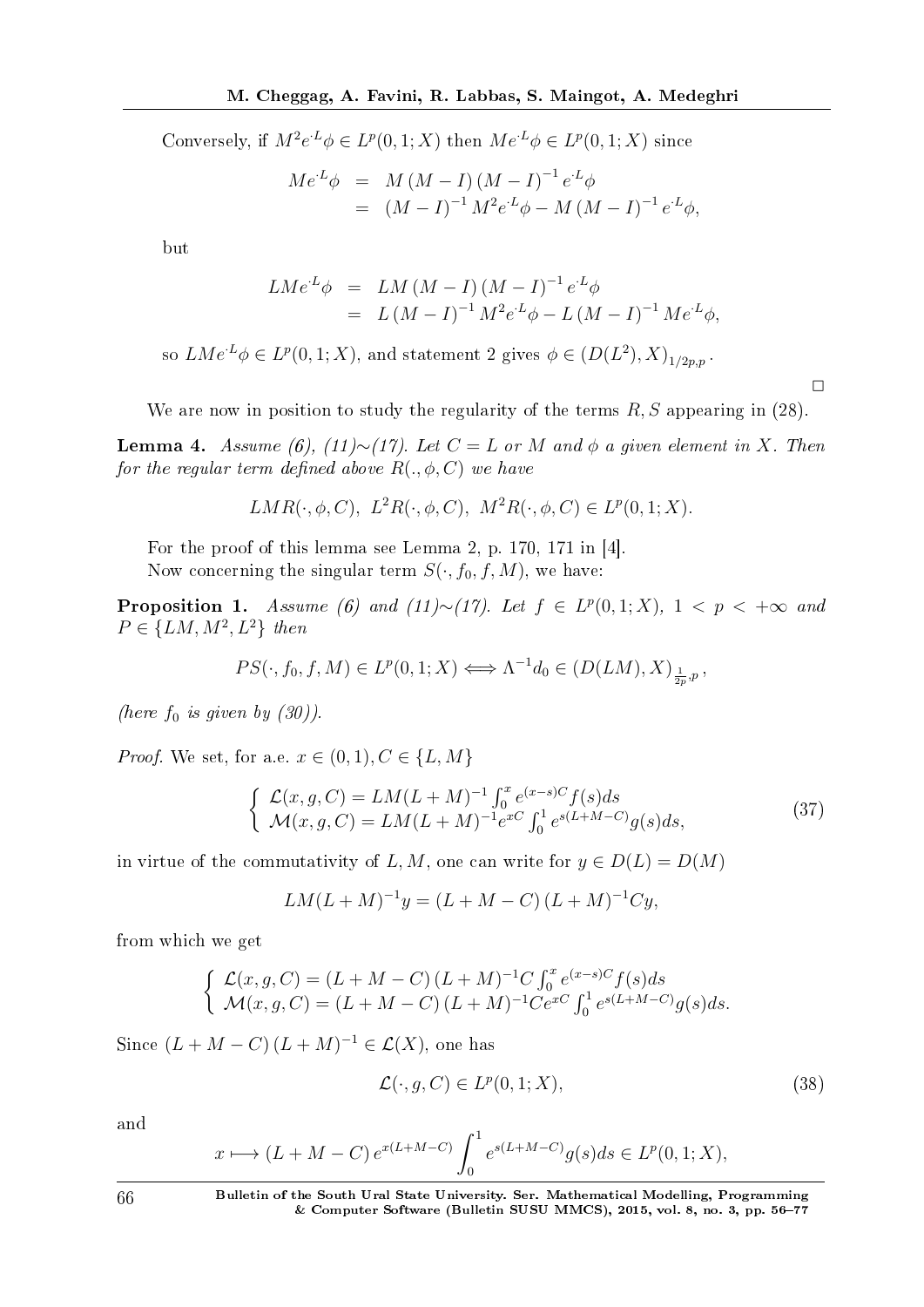thus

$$
\int_0^1 e^{s(L+M-C)} g(s) ds \in (D(L+M-C), X)_{\frac{1}{p}, p} = (D(C), X)_{\frac{1}{p}, p},
$$

see (36) and again

$$
x \longmapsto Ce^{xC} \int_0^1 e^{s(L+M-C)}g(s)ds \in L^p(0,1;X),
$$

from which it follows that

$$
\mathcal{M}(\cdot, g, C) \in L^p(0, 1; X). \tag{39}
$$

For example if  $P = LM$  then we write, for a.e.  $x \in (0,1)$ 

$$
PS(x, f_0, f, M) = LM e^{xM} f_0 + LM(L+M)^{-1} \int_0^x e^{(x-s)M} f(s) ds
$$
  
=  $LM e^{xM} \Lambda^{-1} d_0 + LM(L+M)^{-1} \int_0^x e^{(x-s)M} f(s) ds$   
+  $LM e^{xM} (L+H) \Lambda^{-1} (L+M)^{-1} \int_0^1 e^{sL} f(s) ds$   
=  $Me^{xM} L \Lambda^{-1} d_0 + \mathcal{L}(x, f, M) + (L+H) \Lambda^{-1} \mathcal{M}(x, f, M),$ 

and since  $L\Lambda^{-1}$ ,  $H\Lambda^{-1} \in \mathcal{L}(X)$ , from (38), (39) and (36) we deduce that

$$
PS(\cdot, f_0, f, M) \in L^p(0, 1; X) \iff Me^{\cdot M} L \Lambda^{-1} d_0 \in L^p(0, 1; X)
$$
  
\n
$$
\iff L \Lambda^{-1} d_0 \in (D(M), X)_{\frac{1}{p}, p} = (D(L), X)_{\frac{1}{p}, p}
$$
  
\n
$$
\iff \Lambda^{-1} d_0 \in (X, D(L))_{2-\frac{1}{p}, p}
$$
  
\n
$$
\iff \Lambda^{-1} d_0 \in (X, D(L^2))_{1-\frac{1}{2p}, p}
$$
  
\n
$$
\iff \Lambda^{-1} d_0 \in (D(L^2), X)_{\frac{1}{2p}, p}
$$
  
\n
$$
\iff \Lambda^{-1} d_0 \in (D(LM), X)_{\frac{1}{2p}, p}.
$$

The cases  $P = L^2$  or  $M^2$  are similarly treated.

 $\Box$ 

For the term  $S(1 - ., f_1, f(1 - .), L)$  we have

**Proposition 2.** Assume (6) and (11)∼(17). Let  $f \text{ } \in L^p(0,1;X)$  and  $P \in \{LM, M^2, L^2\}$ then

$$
PS(1-\cdot,f_1,f(1-\cdot),L)\in L^p(0,1;X)\Longleftrightarrow u_1\in (D(LM),X)_{\frac{1}{2p},p},
$$

(here  $f_1$  is given by  $(31)$ ).

Вестник ЮУрГУ. Серия «Математическое моделирование и программирование≫ (Вестник ЮУрГУ ММП). 2015. Т. 8, № 3. С. 56–77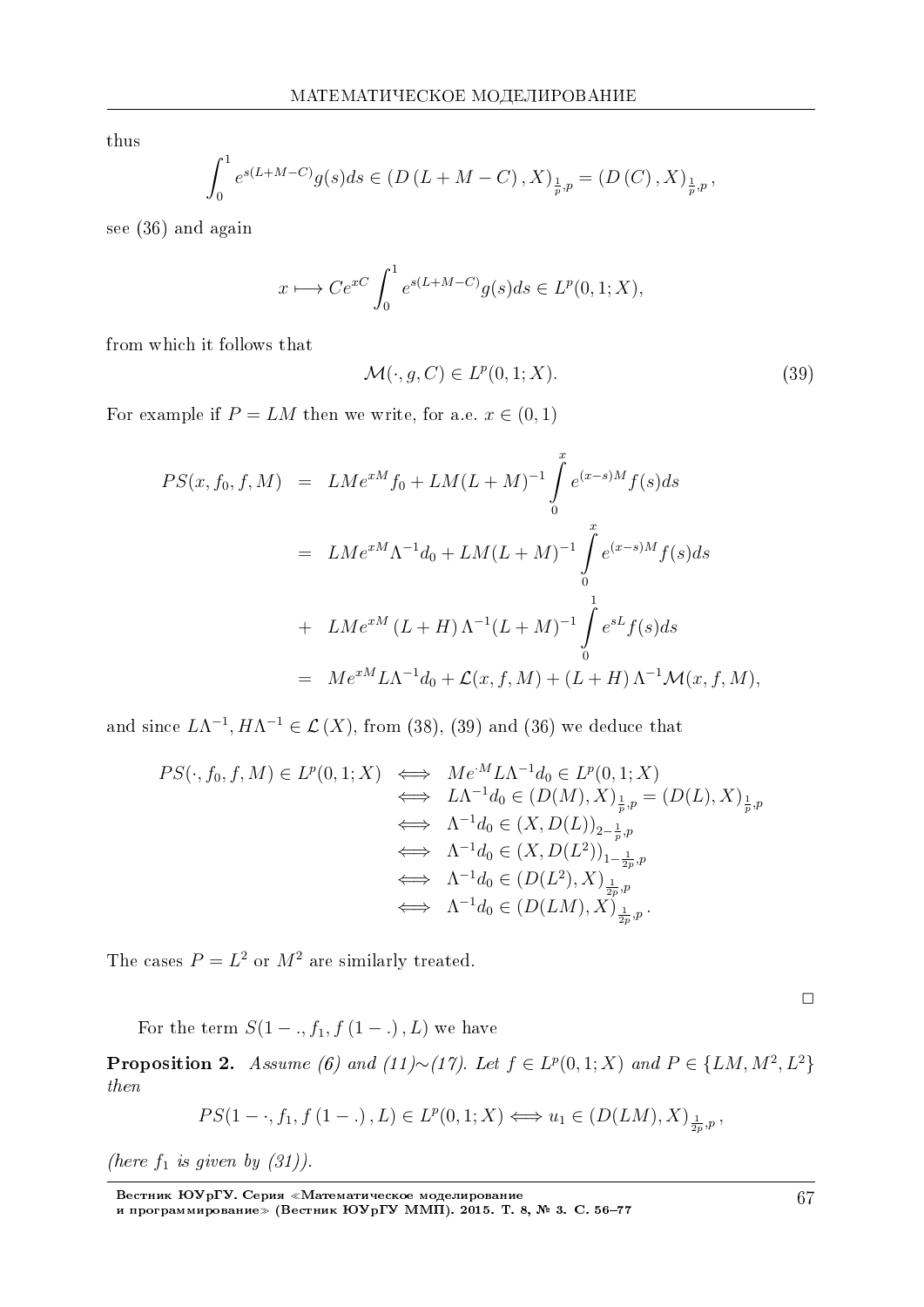*Proof.* Assume  $P = LM$  (the cases  $P = M^2$  and  $P = L^2$  are similarly treated), one has

$$
PS(1-x, f_1, f (1-.) , L)
$$
  
=  $LMe^{(1-x)L}f_1 + LM(L+M)^{-1} \int_{0}^{1-x} e^{(1-x-s)L}f(1-s)ds$   
=  $LMe^{(1-x)L}u_1 + LM(L+M)^{-1} \int_{0}^{1-x} e^{(1-x-s)L}f(1-s)ds$   
-  $LM(L+M)^{-1}e^{(1-x)L} \int_{0}^{1} e^{sM}f(1-s)ds$   
=  $LMe^{(1-x)L}u_1 + \mathcal{L}(1-x, f (1-.) , L) - \mathcal{M}(1-x, f (1-.) , L),$ 

then by Lemma 3, statement 2

$$
PS(1-, f_1, f(1-.) , L) \in L^p(0, 1; X) \iff LMe^{(1-.)L}u_1 \in L^p(0, 1; X) \n\iff u_1 \in (D(L^2), X)_{\frac{1}{2p}, p}.
$$

#### 1.6. Main Result for Problem (3)

**Theorem 1.** Assume (6) and (11)∼(17). Let  $f \text{ } \in L^p(0,1;X)$  with  $1 < p < ∞$ . Then Problem (3) has a classical solution *u* if and only if

$$
\Lambda^{-1}d_0, u_1 \in (D(LM), X)_{1/2p, p}.
$$

In this case, *u* is uniquely determined by  $(28)$ .

*Proof.* From subsection 1.4, we know that if  $(3)$  has a classical solution  $u$  then

$$
u(x) = S(x, f_0, f, M) + S(1 - x, f_1, f(1 - .), L) + R(x, Tf_1, M) - R(1 - x, f_0 + Te^L f_1, L),
$$
\n(40)

where  $f_0$ ,  $f_1$  and  $T$  are given in (30), (31) and (29). To conclude it is enough to study the regularity of (40). From Lemma 4, one has

$$
LMR(x, Tf_1, M) - LMR(1 - x, f_0 + Te^L f_1, L) \in L^p(0, 1; X),
$$

and Lemmas 1 and 2 give

$$
\begin{cases}\nLMS(., f_0, f, M) \in L^p(0, 1; X) \Longleftrightarrow \Lambda^{-1} d_0 \in (D(LM, X)_{\frac{1}{2p}, p} \\
LMS(1-, f_1, f(1-.), L) \in L^p(0, 1; X) \Longleftrightarrow u_1 \in (D(LM), X)_{1/2p, p}.\n\end{cases}
$$

Summarizing, we obtain

$$
LMu \in L^p(0,1;X) \Longleftrightarrow \Lambda^{-1}d_0, u_1 \in (D(LM),X)_{1/2p,p}.
$$

68 Bulletin of the South Ural State University. Ser. Mathematical Modelling, Programming & Computer Software (Bulletin SUSU MMCS), 2015, vol. 8, no. 3, pp. 5677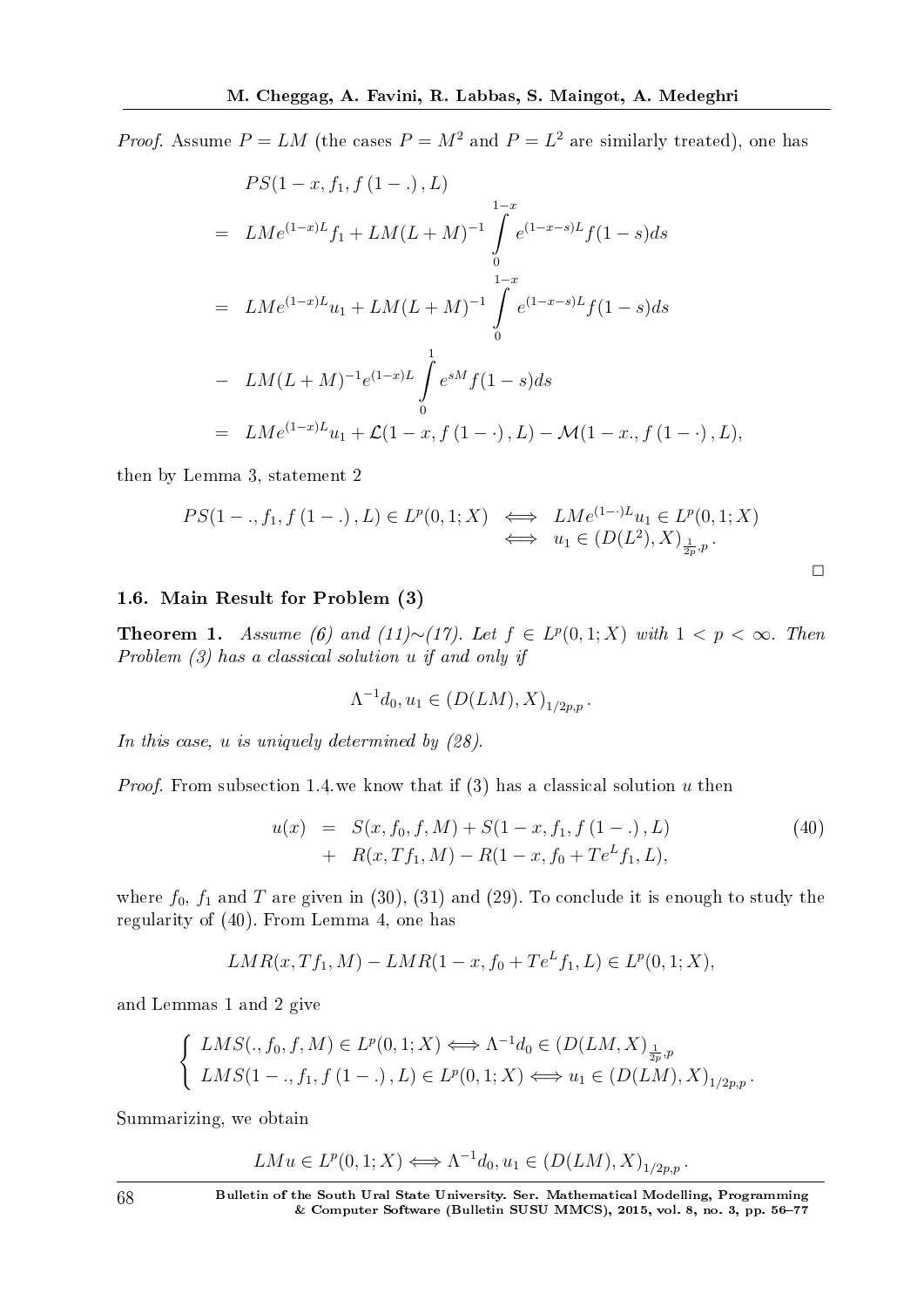On the other hand

$$
(L-M) u'(x) = (L-M) MS(x, f_0, f, M) + (L-M) LR(1-x, f_0 + Te^L f_1, L)
$$
  
\n
$$
- (L-M) LS(1-x, f_1, f (1 - .), L) + (L-M) MR(x, Tf_1, M)
$$
  
\n
$$
= (LM-M^2) S(x, f_0, f, M) + (L^2-LM) R(1-x, f_0 + Te^L f_1, L)
$$
  
\n
$$
- (L^2-LM) S(1-x, f_1, f (1 - .), L) + (LM-M^2) R(x, Tf_1, M).
$$

Using again Lemma 4 and Propositions 1 and 2 we obtain

$$
(L-M)u'(.) \in L^p(0,1;X) \Longleftrightarrow \Lambda^{-1}d_0, u_1 \in (D(LM),X)_{1/2p,p}.
$$

So *u* have the desired regularities.

Now we will conclude by showing that the fonction  $u$  given by  $(28)$ , satisfies  $(3)$ . One has

$$
u''(x) = M^2 S(x, f_0, f, M_\omega) - L^2 R(1 - x, f_0 + Te^L f_1, L)
$$
  
+ 
$$
L^2 S(1 - x, f_1, f(1 - .), L) + M^2 R(x, Tf_1, M) + f(x),
$$
 (41)

using the fact that  $M^2 + (L - M)M - LM = L^2 - (L - M)L - LM \subset 0$  and (28), (41) and (41), we obtain

$$
u''(x) + (L - M)u'(x) - LMu(x) = [M^2 + (L - M)M - LM] S(x, f_0, f, M)
$$
  
\n
$$
- [L^2 - (L - M)L - LM] R(1 - x, f_0 + Te^L f_1, L)
$$
  
\n
$$
+ [L^2 - (L - M)L - LM] S(1 - x, f_1, f(1 - .), L)
$$
  
\n
$$
+ [M^2 + (L - M)M - LM] R(x, Tf_1, M) + f(x) = f(x).
$$

From (28), we have

$$
u(1) = S(1, f_0, f, M) - R(0, f_0 + Te^L f_1, L) + S(0, f_1, f(1 - .), L) + R(1, Tf_1, M),
$$

so

$$
u(1) = e^M f_0 + (L+M)^{-1} \int_0^1 e^{(1-s)M} f(s) ds - e^M \left[ f_0 + (L+H) \Lambda^{-1} e^L f_1 \right]
$$
  
+  $f_1 + (L+H) \Lambda^{-1} e^{L+M} f_1 = f_1 + (L+M)^{-1} \int_0^1 e^{(1-s)M} f(s) ds = u_1,$ 

and

$$
u(0) = S(0, f_0, f, M) + S(1, f_1, f(1 - .), L) + R(0, Tf_1, M) - R(1, f_0 + Te^L f_1, L)
$$
  
=  $f_0 + e^L f_1 + (L + M)^{-1} \int_0^1 e^{sL} f(s) ds + (L + H) \Lambda^{-1} e^L f_1 - e^{L+M} (f_0 + (L + H) \Lambda^{-1} e^L f_1)$   
=  $(I - e^{L+M}) f_0 + [I + (I - e^{L+M}) (L + H) \Lambda^{-1}] e^L f_1 + (L + M)^{-1} \int_0^1 e^{sL} f(s) ds,$ 

Вестник ЮУрГУ. Серия «Математическое моделирование

и программирование≫ (Вестник ЮУрГУ ММП). 2015. Т. 8, № 3. С. 56–77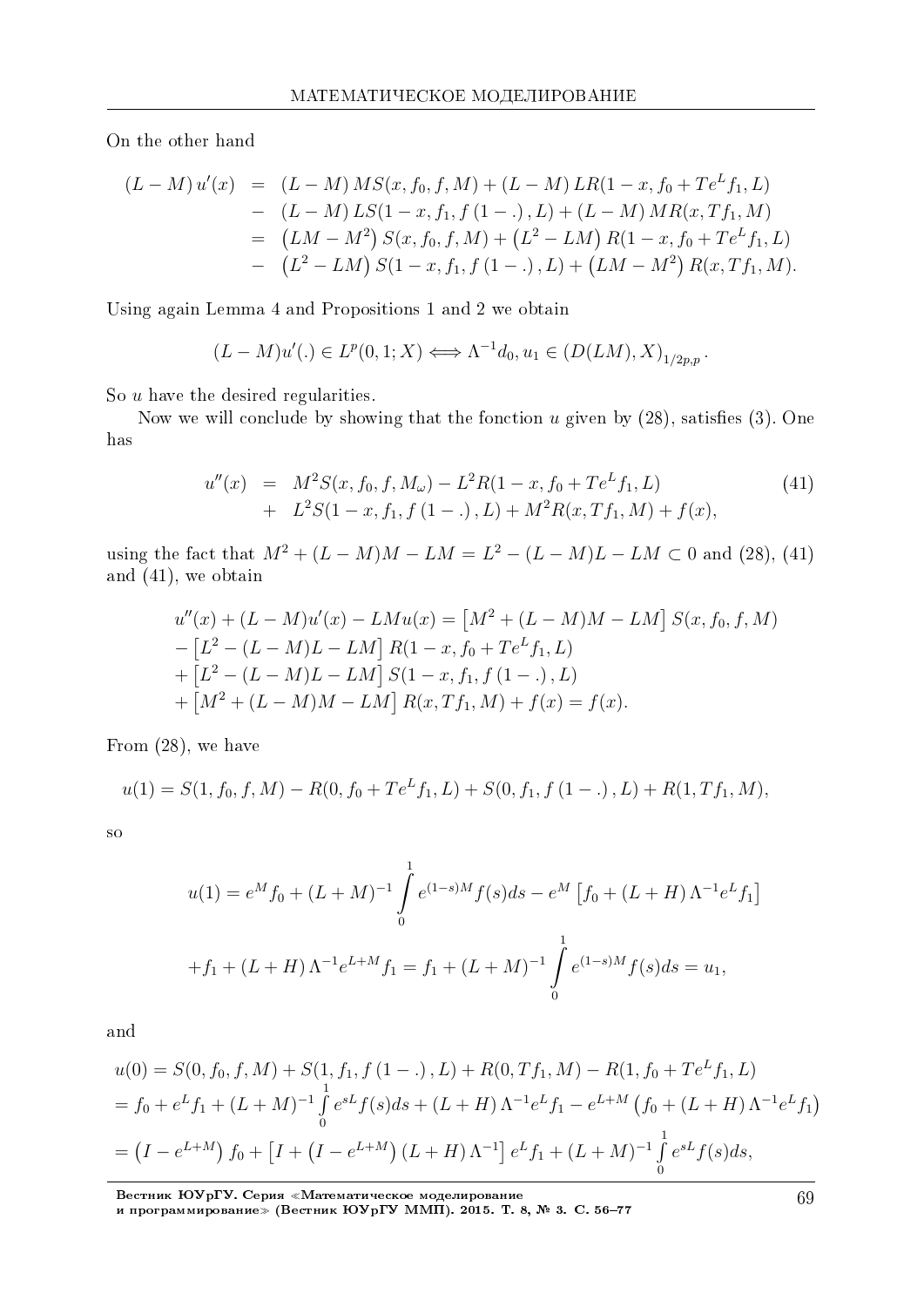so

$$
u(0) = \Lambda^{-1} (I - e^{L+M}) d_0 + \Lambda^{-1} (L+M) e^L \left[ u_1 - (L+M)^{-1} \int_0^1 e^{(1-s)M} f(s) ds \right]
$$
  
+ 
$$
\left[ \Lambda + (I - e^{L+M}) (L+H) \right] \Lambda^{-1} (L+M)^{-1} \int_0^1 e^{sL} f(s) ds.
$$

Moreover, we have  $\Lambda + (I - e^{L+M})(L+H) \subset L+M$  and

$$
(I - e^{L+M})(L+H)\Lambda^{-1} + I = (L+M)\Lambda^{-1},
$$

then

$$
u(0) = \Lambda^{-1} (I - e^{L+M}) d_0
$$
  
+  $\Lambda^{-1} (L+M) e^{L} \left[ u_1 - (L+M)^{-1} \int_0^1 e^{(1-s)M} f(s) ds \right] + \Lambda^{-1} \int_0^1 e^{sL} f(s) ds,$ 

from which we notice a good surprise:  $u(0) \in D(H)$  and

$$
u'(0) = MS(0, f_0, f, M) + LR(1, f_0 + Te^L f_1, L) - LS(1, f_1, f(1 - .), L) + MR(0, Tf_1, M).
$$

Therefore

$$
u'(0) - Hu(0) = (M - H) S(0, f_0, f, M) + (L + H) R(1, f_0 + Te^L f_1, L)
$$
  
\n
$$
- (L + H) S(1, f_1, f (1 - .), L) + (M - H) R(0, Tf_1, M)
$$
  
\n
$$
= (M - H) f_0 + (L + H) e^{L+M} (f_0 + (L + H) \Lambda^{-1} e^L f_1) - (L + H) e^L f_1
$$
  
\n
$$
- (L + H) (L + M)^{-1} \int_0^1 e^{(1-s)L} f(1 - s) ds + (M - H) (L + H) \Lambda^{-1} e^L f_1
$$
  
\n
$$
= \Lambda f_0 + (L + H) \left[ (M - H) + e^{L+M} (L + H) - \Lambda \right] \Lambda^{-1} e^L f_1
$$
  
\n
$$
- (L + H) (L + M)^{-1} \int_0^1 e^{(1-s)L} f(1 - s) ds
$$
  
\n
$$
= d_0 + (L + H) (L + M)^{-1} \int_0^1 e^{sL} f(s) ds - (L + H) (L + M)^{-1} \int_0^1 e^{sL} f(s) ds = d_0.
$$

Remark 4. Assume (6) and (11)*∼*(17). If

$$
d_0 \in (D(M), X)_{1/p,p}, u_1 \in (D(M^2), X)_{1/2p,p}
$$

then

$$
\Lambda^{-1}d_0, u_1 \in (D(M^2), X)_{1/2p, p},
$$

since  $\Lambda^{-1}(X) \subset D(L) = D(M)$ . So Problem (3) admits a classical solution *u*.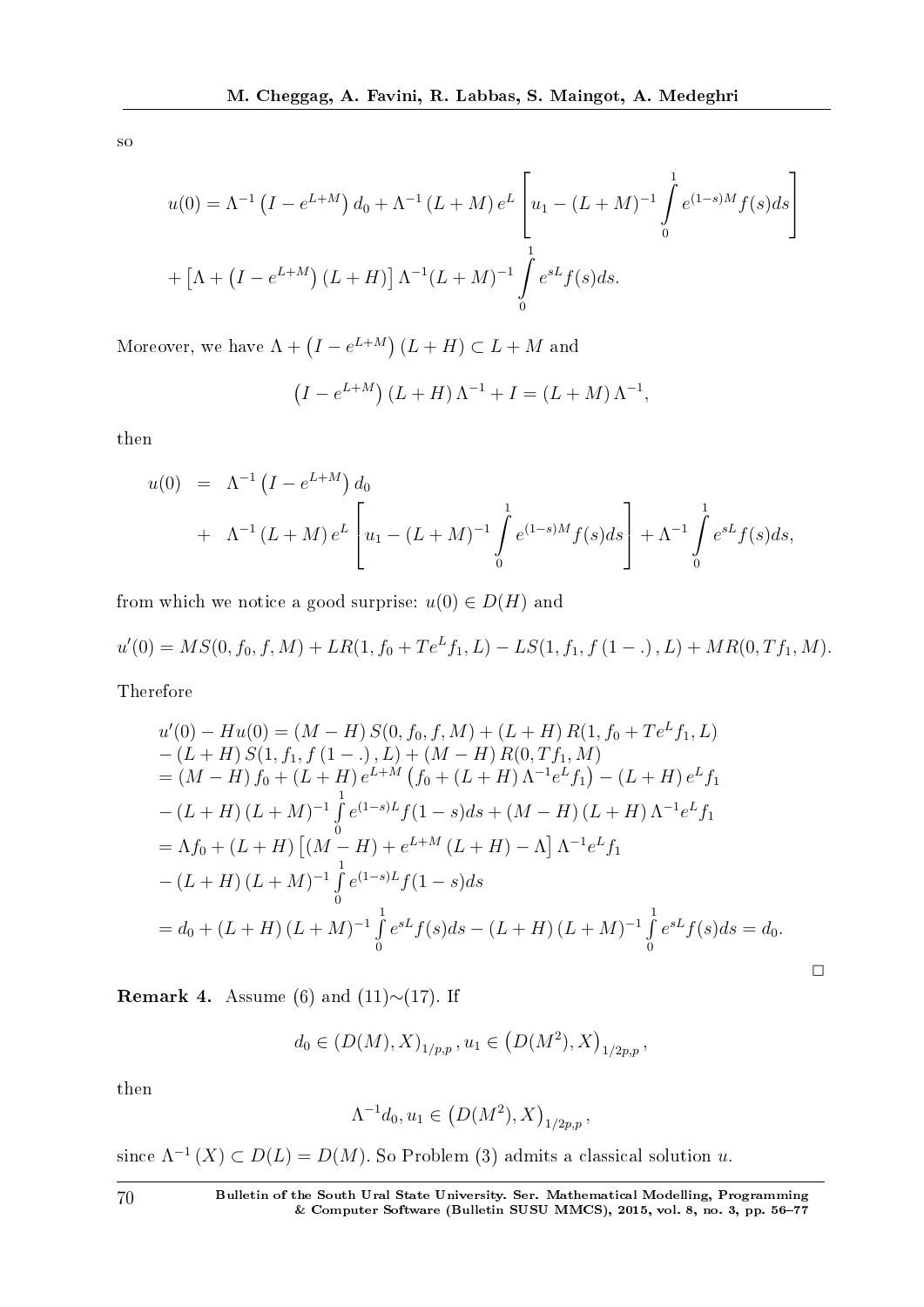#### 2. Go Back to Problem (1)

#### 2.1. Hypotheses on Operators A, B and H

Our essential assumption on operators *A, B* (which means the ellipticity of our equation) is the following

$$
\begin{cases}\nB^2 - A \text{ is a linear closed operator in } X, \quad ]-\infty, 0] \subset \rho(B^2 - A) \text{ and} \\
\sup_{\lambda \ge 0} \left\| \lambda \left( \lambda I + B^2 - A \right)^{-1} \right\|_{\mathcal{L}(X)} < +\infty,\n\end{cases} \tag{42}
$$

(it follows that the operator  $-(B^2 - A)^{1/2}$  is the infinitesimal generator of an analytic semigroup on  $X$ , see for instance [22]).

$$
D((B^2 - A)^{1/2}) \subset D(B),\tag{43}
$$

Now, set

$$
L = B - (B^2 - A)^{1/2} \text{ and } M = -B - (B^2 - A)^{1/2},
$$

then, we will assume that

$$
\exists \theta_L, \theta_M \in ]0, \pi/2[: -L \in \text{BIP}(X, \theta_L), -M \in \text{BIP}(X, \theta_M), \tag{44}
$$

$$
\forall y \in D(B), \ (B^2 - A)^{-1/2} B y = B (B^2 - A)^{-1/2} y,\tag{45}
$$

$$
\begin{cases} \forall \xi \in D(H), \forall \lambda \in \rho(L), (L - \lambda I)^{-1} \xi \in D(H) \text{ and} \\ (L - \lambda I)^{-1} H \xi = H (L - \lambda I)^{-1} \xi, \end{cases}
$$
(46)

$$
\begin{cases} \forall \xi \in D(H), \forall \mu \in \rho(M), (M - \mu I)^{-1} \xi \in D(H) \text{ and} \\ (M - \mu I)^{-1} H \xi = H (M - \mu I)^{-1} \xi. \end{cases} (47)
$$

In addition, setting  $D(\Lambda) = D(L) \cap D(H)$  and  $\Lambda = (M - H) + e^{L + M} (L + H)$ , we will also suppose that

Λ is closed and boundedly invertible. (48)

Remark 5. Assume (42)*∼*(46). Then

1. 
$$
D(L) = D(M) = D((B^2 - A)^{1/2})
$$
 so  
\n
$$
D(L - M) = D(L + M) = D((B^2 - A)^{1/2}) \subset D(B),
$$
\nthus  $L - M \subset 2B, L + M = -2(B^2 - A)^{1/2}$  and  $0 \in \rho(L + M)$ .

2. 
$$
D(ML) = D(LM) = D(B^2 - A)
$$
 and  $ML = LM \subset -A$ .

For the proof, see Lemma 7 in [4].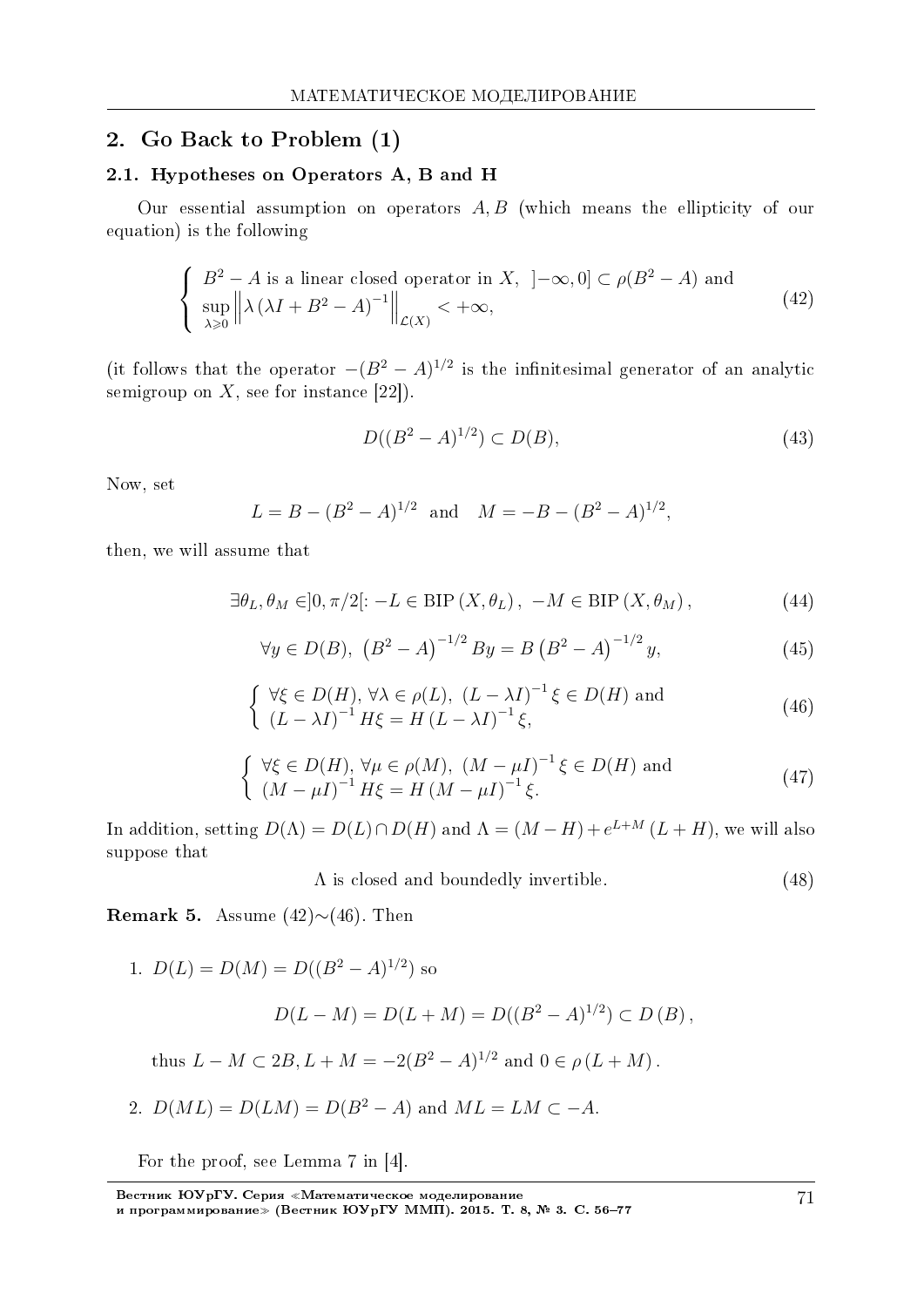#### 2.2. Main Result for Problem (1)

**Theorem 2.** Assume (6) and (42)∼(48). Let  $f \text{ } \in L^p(0,1;X)$  with  $1 < p < ∞$ . Then Problem (1) has a classical solution *u* satisfying moreover

$$
u \in L^p(0, 1; D(B^2 - A))
$$
 and  $u' \in L^p(0, 1; D((B^2 - A)^{1/2}))$ ,

if and only if

$$
\Lambda^{-1}d_0 \in (D(B^2 - A)), X)_{1/2p, p} \text{ and } u_1 \in (D(B^2 - A), X)_{1/2p, p}.
$$

In this case, *u* is uniquely determined by  $(28)$ .

*Proof.* If we assume (42) $\sim$ (48), then hypotheses (11) $\sim$ (17) are satisfied with *L,M,N* defined as in subsection 2.1. Thus we can apply Theorem 1.

 $\Box$ 

 $\Box$ 

# 3. Some Cases in Which Assumption (17) or (48) are Satised

#### 3.1. New Assumptions Implying (17)

Proposition 3. Assume (6) and (11)*∼*(16). If

$$
M - H \text{ is closed and } 0 \in \rho (M - H), \tag{49}
$$

and

$$
\left\| \left(I - e^{L+M} \right)^{-1} (L+M) e^{L+M} (M-H)^{-1} \right\|_{\mathcal{L}(X)} < 1,\tag{50}
$$

then assumption  $(17)$  is satisfied and we can apply Theorem 1.

*Proof.* Since  $I - e^{L+M}$  is boundedly invertible (see [19, p. 60]), we can write

$$
\Lambda = (M - H) - e^{L+M} [(M - H) - L - M]
$$
  
=  $(I - e^{L+M}) [I + (I - e^{L+M})^{-1} (L+M) e^{L+M} (M - H)^{-1}] (M - H) = G (M - H),$ 

where  $G := (I - e^{L+M}) \left[ I + (I - e^{L+M})^{-1} (L+M) e^{L+M} (M-H)^{-1} \right] \in \mathcal{L}(X)$ .

Now,  $0 \in \rho(G)$  due to (50). Using (49) we deduce that  $\Lambda = G(M-H)$  is boundedly invertible.

#### Remark 6.

1. Proposition 3 remains true if we replace (50) by

$$
\left\{ \begin{array}{l} \text{for some } n_1 \in \mathbb{N} \setminus \{0\} \\ \left\| \left[ \left( I - e^{L+M} \right)^{-1} (L+M) e^{L+M} (M-H)^{-1} \right]^{n_1} \right\|_{\mathcal{L}(X)} < 1. \end{array} \right.
$$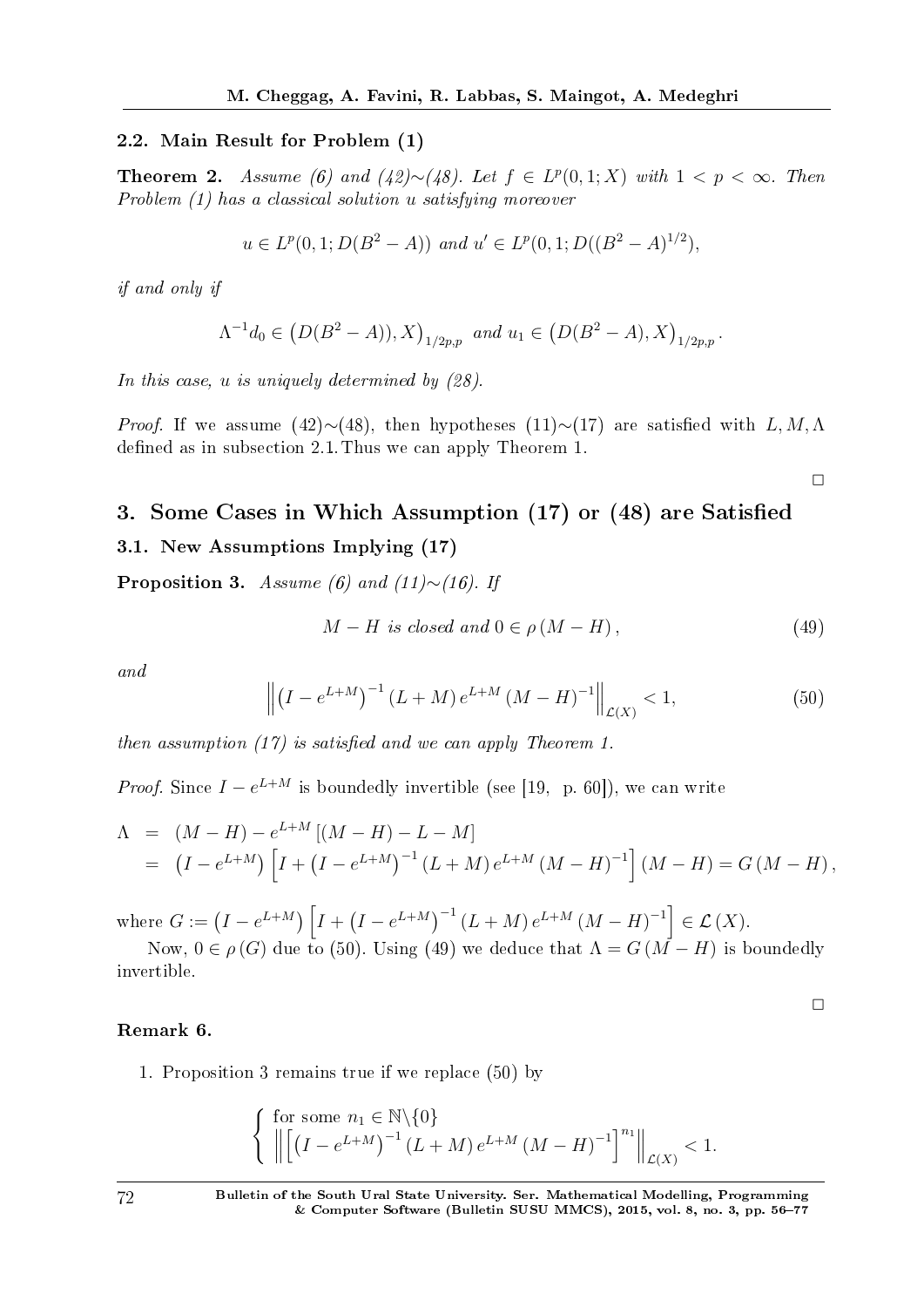2. Assumption (49) can be obtained, for instance, in the following manner : under (6) and (11)*∼*(16), if we assume in addition that

$$
\begin{cases}\n-M \in \text{BIP}(X, \theta_M) \\
H \in \text{BIP}(X, \theta_H), \text{ with } \theta_H \in (0, \pi) \\
0 \in \rho(M) \cup \rho(H) \text{ and } \theta_M + \theta_H \in (0, \pi),\n\end{cases}
$$

then  $(-M) + H$  is closed and boundedly invertible (see [14, Theorem 4, p. 441) together with the remark at the end of p. 445]), that is (49).

3. The spectral Problem with a parameter  $\omega \geqslant \omega_0$  (where  $\omega_0 \geqslant 0$  is some fixed number)

$$
\begin{cases}\nu''(x) + 2Bu'(x) + Au(x) - \omega u(x) = f(x), \quad \text{a.e. } x \in (0, 1), \\
u'(0) - Hu(0) = d_0, \ u(1) = u_1,\n\end{cases}
$$
\n(51)

is studied in [24], as an application of this paper, setting

$$
A_{\omega} = A - \omega I, L_{\omega} = B - (B^2 - A_{\omega})^{1/2}
$$
 and  $M_{\omega} = -B - (B^2 - A_{\omega})^{1/2}$ ,

Problem (51) becomes

$$
\begin{cases}\n u''(x) + (L_{\omega} - M_{\omega}) u'(x) - L_{\omega} M_{\omega} u(x) = f(x), \quad \text{a.e.} \ \ x \in (0, 1), \\
 u'(0) - Hu(0) = d_0, \ u(1) = u_1,\n\end{cases}
$$

and, under suitable assumptions, we can apply the results of this paper, replacing *L, M* by  $L_{\omega}$ ,  $M_{\omega}$ . In particular, the spectral parameter  $\omega$  is used to obtain (50) for *ω* large enough and then (17) by Proposition 3.

Proposition 4. Assume (6) and (11)*∼*(16). If

$$
M-H \text{ is closed and } 0 \in \rho (M-H),
$$

and, for some  $n_1 \in \mathbb{N} \backslash \{0\}$ 

$$
\left\| \left( \left( L+H \right) \left( M-H \right)^{-1} \right)^{n_1} \right\|_{\mathcal{L}(X)} \leq 1,
$$

then assumption  $(17)$  is satisfied and we can apply Theorem 1.

Proof. We write

$$
\Lambda = [I + e^{L+M} (L+H) (M-H)^{-1}] (M-H) = (I - C) (M - H),
$$

where  $C = -e^{L+M} (L+H) (M - H)^{-1}$ . So (17) will be satisfied if and only if  $0 \in \rho(I-C)$ . We proceed as in the proof of Lemma 2.3, p. 1458 in [10].

- $\bullet$   $\exists K \geq 1, \exists \delta > 0, \forall y > 0 : ||e^{y(L+M)}||_{\mathcal{L}(X)} \leqslant Ke^{-\delta y}.$
- $\bullet$   $\exists k \in \mathbb{N} \setminus \{0\} : \|e^{2kn_1(L+M)}\|_{\mathcal{L}(X)} \leqslant Ke^{-2kn_1\delta} < 1.$
- So  $||C^{kn_1}||_{\mathcal{L}(X)} < 1$  then  $0 \in \rho(I C^{kn_1})$  and thus  $0 \in \rho(I C)$ .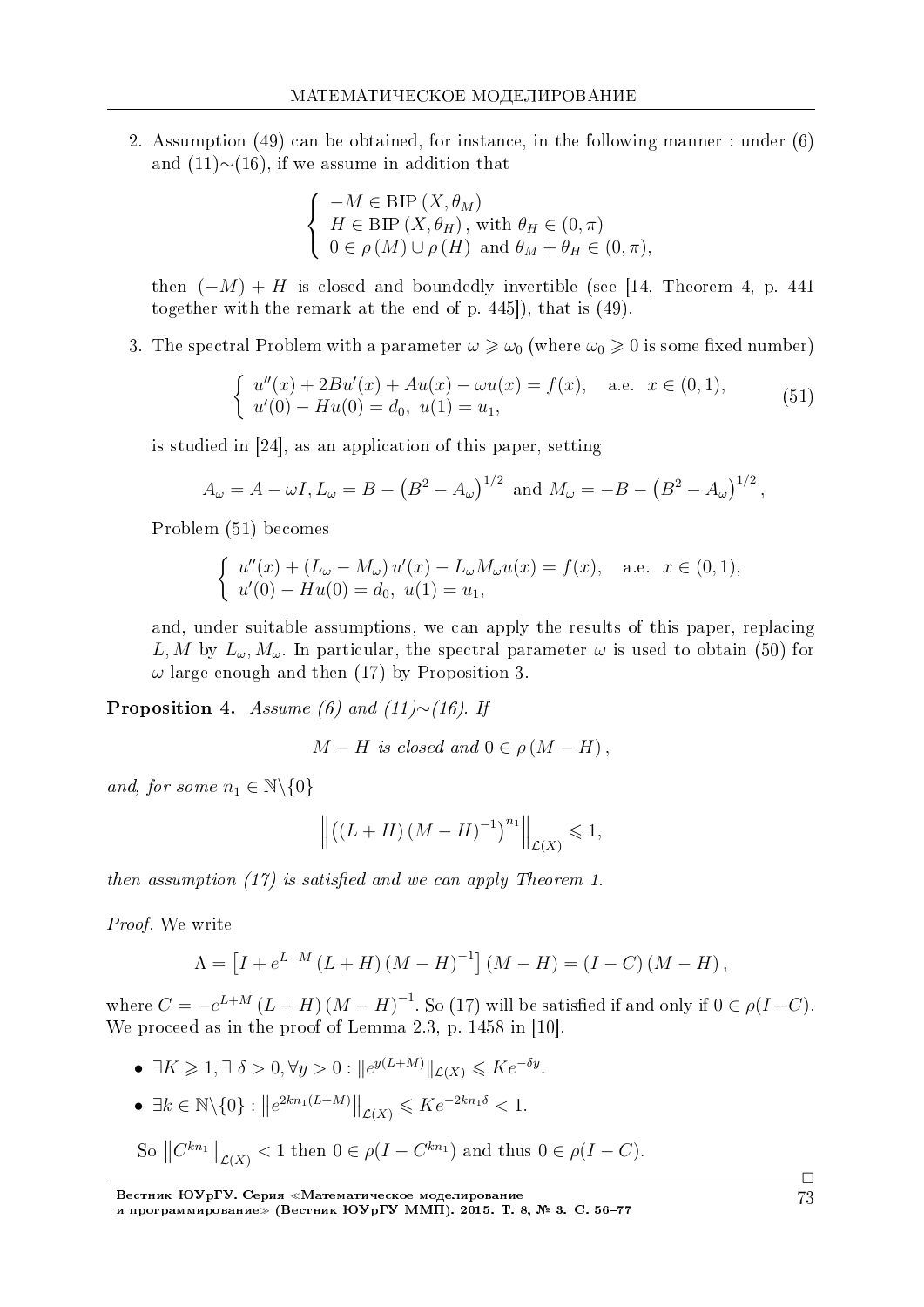#### 3.2. Some Particular Cases

Consider Problem 3 and assume (6) and (11)*∼*(16).

1. If  $H = -L$  then  $\Lambda = M + L$ , and (17) is satisfied.

2. If 
$$
-\frac{1}{2}(L-M) \subset H
$$
 then  $\Lambda = \frac{1}{2}(L+M)(I + e^{L+M})$  and again (17) is satisfied.

Similarly, consider Problem 1 and assume  $(42) \sim (47)$ . If  $H = -B +$ *√ B*<sup>2</sup> *− A* or *−B* then  $(48)$  is satisfied.

#### 4. Applications

**Example 1.** Consider *K* such that  $-K$  has bounded imaginary powers and  $0 \in \rho(K)$ . Take *√*

$$
L = M = -H = -\sqrt{-K}.
$$

Then  $\Lambda = M + L = -2$ *√ −K* is boundedly invertible and

$$
-L = (-K)^{1/2}, (-L)^{it} = (-K)^{it/2} \ (t \in \mathbb{R}).
$$

Moreover  $L - M \subset 0$  and  $-ML = K$ , so we can apply our main result to the following Problem

$$
\begin{cases}\nu''(x) + Ku(x) = f(x), & \text{a.e. } x \in (0, 1) \\
u'(0) - \sqrt{-K}u(0) = d_0, \ u(1) = u_1.\n\end{cases}
$$

For example, take  $X = L^p(\Omega)$ , with  $1 < p < \infty$ ,  $\Omega$  a bounded domain in  $\mathbb{R}^n$  with smooth boundary, and,  $K = \Delta - cI$ ,  $(c > 0)$  with Dirichlet boundary conditions or the smooth boundary, and,  $\kappa = \Delta - ct$ ,  $(c > 0)$  with Dirichlet boundary conditions or the<br>conditions described in [16, p. 320]. Then the fractional power  $\sqrt{-\Delta + cI}$  is well defined.

**Example 2.** Consider  $X = L^2(\mathbb{R})$  and  $L, M$  operators in *X* defined by

$$
\begin{cases}\nD(L) = D(M) = H^2(\mathbb{R}) \\
Lu = a\frac{\partial^2 u}{\partial y^2} + b\frac{\partial u}{\partial y} + cu, Mu = a\frac{\partial^2 u}{\partial y^2} \\
(a, b, c \in \mathbb{R}, a > 0, c < 0),\n\end{cases}
$$

so that  $(L - M)u = b$ *∂u*  $\frac{\partial u}{\partial y}$  + *cu* and  $(L + M) u = 2a$  $∂<sup>2</sup>u$  $\frac{\partial}{\partial y^2} + b$ *∂u*  $\frac{\partial u}{\partial y} + cu$  with  $0 \in \rho (L + M)$ .

Take  $Hu = -$ 1 2  $\sqrt{ }$ *b*  $\frac{\partial u}{\partial y} + cu$ ,  $u \in D(H) := H^1(\mathbb{R})$ . Then our main result applies to

$$
\begin{cases}\n\frac{\partial^2 u}{\partial x^2}(x, y) + \left(b\frac{\partial^2 u}{\partial y \partial x} + c\frac{\partial u}{\partial x}\right)(x, y) - a\left(a\frac{\partial^4 u}{\partial y^4} + b\frac{\partial^3 u}{\partial y^3} + c\frac{\partial^2 u}{\partial y^2}\right)(x, y) \\
= f(x, y), \quad x \in (0, 1), y \in \mathbb{R} \\
\frac{\partial u}{\partial x}(0, y) + \frac{b}{2}\frac{\partial u}{\partial y}(0, y) + \frac{c}{2}u(0, y) = d_0(y), \quad y \in \mathbb{R} \\
u(1, y) = u_1(y), \quad y \in \mathbb{R}.\n\end{cases}
$$

74 Bulletin of the South Ural State University. Ser. Mathematical Modelling, Programming & Computer Software (Bulletin SUSU MMCS), 2015, vol. 8, no. 3, pp. 5677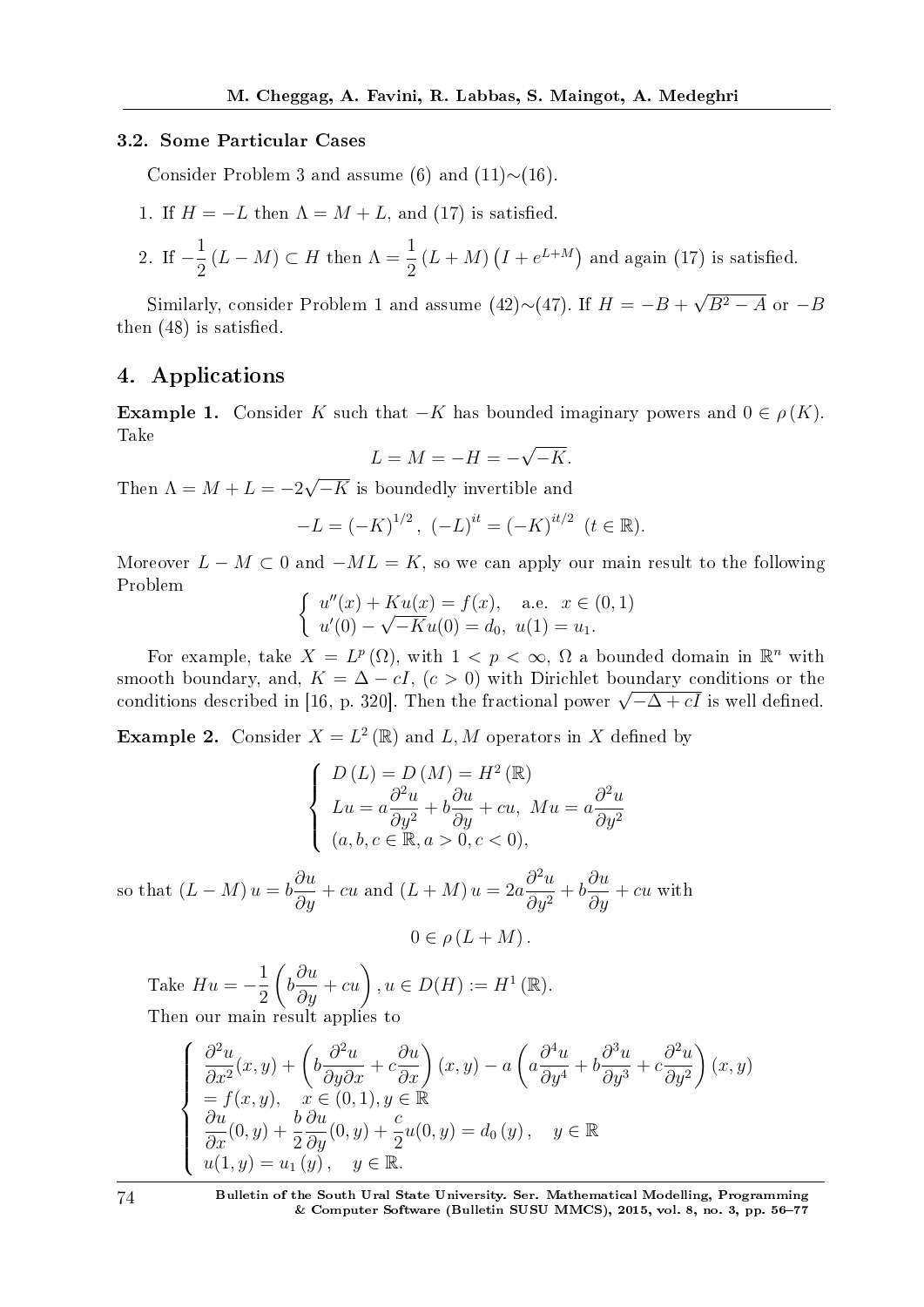Of course, this example can be generalized to  $\mathbb{R}^n$  and differential operators

$$
Lu = -\sum_{i,j=1}^{n} \frac{\partial}{\partial x_i} \left( a_{i,j} \frac{\partial}{\partial x_j} \right) u + \sum_{i=1}^{n} b_i \frac{\partial u}{\partial x_i} + cu,
$$

(see [14, 23]).

Example 3. Choose *L, M* satisfying (11)*∼*(15) and *H* satisfying (16), assume moreover that *M − H* has a bounded inverse. It remains to obtain (17). But, as indicated in Proposition 4, we have

$$
\Lambda = [I + e^{L+M} (L+H) (M-H)^{-1}] (M-H),
$$

with  $(L + H)(M - H)^{-1} \in \mathcal{L}(X)$  and the invertibility of  $\Lambda$  is guaranted by the smallness of

$$
\left\|e^{L+M}\left(L+H\right)\left(M-H\right)^{-1}\right\|_{\mathcal{L}(X)}.
$$

Now, if we replace *L* by  $L_{\delta} := L - \delta I$  with  $\delta > 0$  large enough, then  $L_{\delta}$ , *M* and *H* satisfy (11)*∼*(17), indeed:

$$
\|e^{L_{\delta}+M} (L_{\delta}+H) (M-H)^{-1}\|_{\mathcal{L}(X)} \leq \|e^{L_{\delta}}\|_{\mathcal{L}(X)} \|e^{M} (L+H) (M-H)^{-1}\|_{\mathcal{L}(X)} \n+\delta \|e^{L_{\delta}}\|_{\mathcal{L}(X)} \|e^{M} (M-H)^{-1}\|_{\mathcal{L}(X)} \leq e^{-\delta} \|e^{L}\|_{\mathcal{L}(X)} \|e^{M} (L+H) (M-H)^{-1}\|_{\mathcal{L}(X)} \n+\delta e^{-\delta} \|e^{L}\|_{\mathcal{L}(X)} \|e^{M} (M-H)^{-1}\|_{\mathcal{L}(X)},
$$

and then  $\left\|e^{L_{\delta}+M}(L_{\delta}+H)(M-H)^{-1}\right\|_{\mathcal{L}(X)} < 1$  for  $\delta > 0$  large enough.

This immediately apply to the differential operators handled in the papers of Prüss and Sohr quoted above.

#### References

- 1. Bourgain J. Some Remarks on Banach Spaces in which Martingale Difference Sequences are Unconditional. Ark. Mat., 1983, vol. 21, pp. 163-168. DOI: 10.1007/BF02384306
- 2. Burkholder D.L. A Geometrical Characterisation of Banach Spaces in which Martingale Difference Sequences are Unconditional. Ann. Probab., 1981, vol. 9, pp. 997-1011. DOI: 10.1214/aop/1176994270
- 3. Favini A., Labbas R., Maingot S., Tanabe H., Yagi A. Complete Abstract Differential Equations of Elliptic Type in UMD Spaces. Funkcialaj Ekvacioj, 2006, vol. 49, pp. 193–214. DOI: 10.1619/fesi.49.193
- 4. Favini A., Labbas R., Maingot S., Tanabe H., Yagi A. A Simplied Approach in the Study of Elliptic Differential Equations in UMD Spaces and New Applications. Funkcialaj Ekvacioj, 2008, vol. 51, pp. 165–187. DOI: 10.1619/fesi.51.165
- 5. El Haial A., Labbas R. On the Ellipticity and Solvability of Abstract Second-Order Differential Equation. *Electronic Journal of Differential Equations*, 2001, vol. 57, pp. 1–18.
- 6. Favini A., Labbas R., Tanabe H., Yagi A. On the Solvability of Complete Abstract Differential Equations of Elliptic Type. Funkcialaj Ekvacioj, 2004, vol. 47, pp. 205-224.
- 7. Favini A., Labbas R., Maingot S., Tanabe H., Yagi A. On the Solvability and the Maximal Regularity of Complete Abstract Differential. Equations of Elliptic Type. Funkcialaj Ekvacioj, 2004, vol. 47, pp. 423–452. DOI: 10.1619/fesi.47.423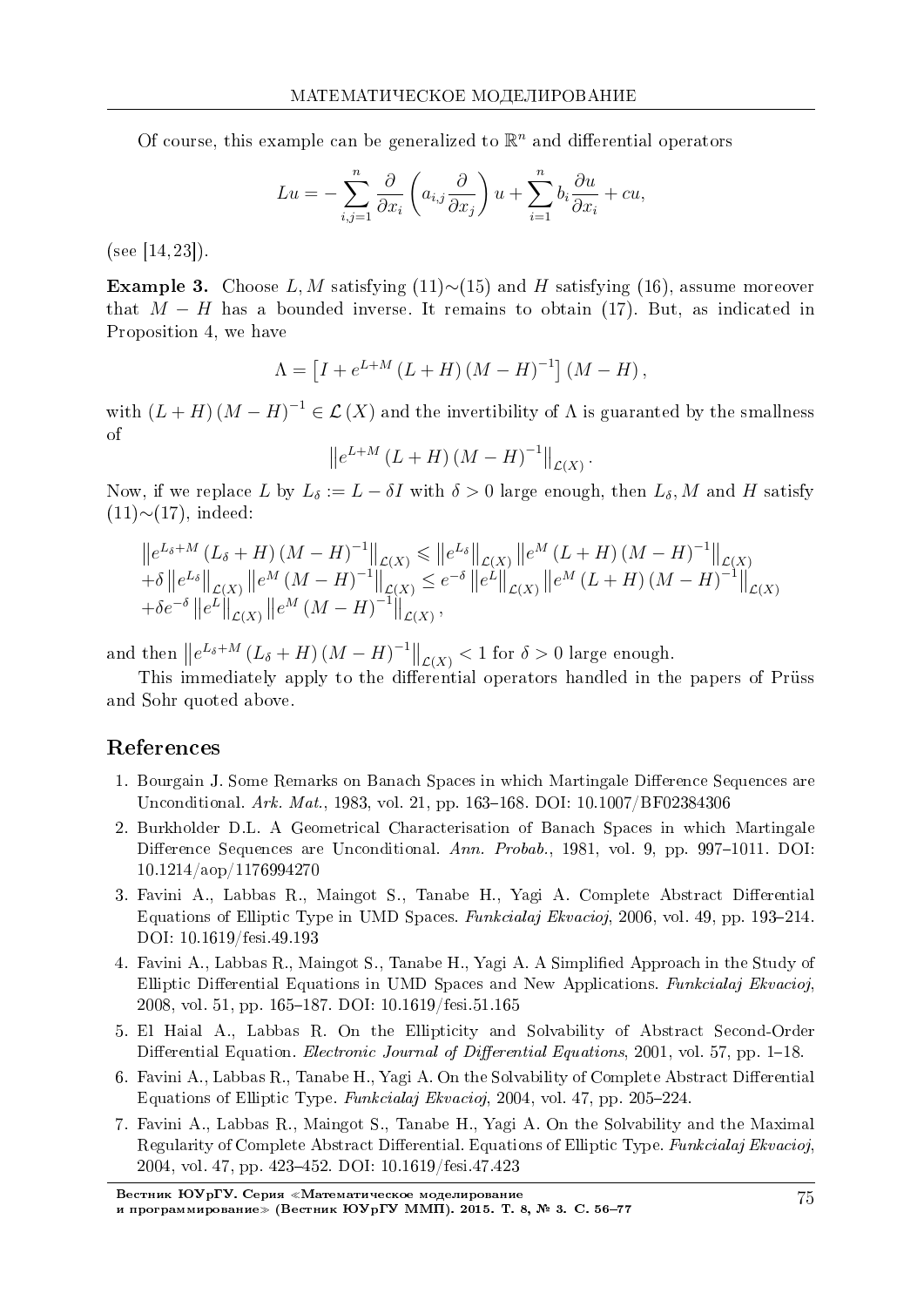- 8. Favini A., Labbas R., Maingot S., Tanabe H., Yagi A. Etude Unifiée de Problèmes Elliptiques dans le Cadre Höldérien. C.R. Acad. Sci. Paris, Ser. I, 2005, vol. 341, pp. 485-490.
- 9. Favini A., Labbas R., Maingot S., Tanabe H., Yagi A. Necessary and Sufficient Conditions in the Study of Maximal Regularity of Elliptic Differential Equations in Holder Spaces. Discrete and Continuous Dynamical Systems, 2008, vol. 22, pp. 973–987. DOI: 10.3934/dcds.2008.22.973
- 10. Cheggag M., Favini A., Labbas R., Maingot S., Medeghri A. Abstract Differential Equations of Elliptic Type with General Robin Boundary Conditions in Hölder Spaces. Applicable Analysis, 2012, vol. 91, no. 8, pp. 1453-1475. DOI: 10.1080/00036811.2011.635653
- 11. Cheggag M., Favini A., Labbas R., Maingot S., Medeghri A. Sturm Liouville Problems for an Abstract Differential Equation of Elliptic Type in UMD Spaces. Differential and Integral  $Equations, 2008, vol. 21, no. 9-10, pp. 981-1000.$
- 12. Cheggag M., Favini A., Labbas R., Maingot S., Medeghri A. Complete Abstract Differential Equations of Elliptic Type with General Robin Boundary Conditions in UMD Spaces. Discrete and Continuous Dynamical Systems  $-$  Series S, 2011, vol. 4, no. 3, pp. 1–16.
- 13. Dore G., Venni A. On the Closedness of the Sum of Two Closed Operators. Mathematicsche zeitschrift, 1987, vol. 196, pp. 124–136. DOI: 10.1007/BF01163654
- 14. Pruss J., Sohr H. On Operators with Bounded Imaginary Powers in Banach Spaces. Mathematicsche zeitschrift, 1990, vol. 203, pp. 429–452. DOI: 10.1007/BF02570748
- 15. Lions J.L., Peetre J. Sur Une Classe D'Espaces D'Interpolation. Publications Mathematiques de l'Institut des Hautes Études Scientifiques, 1964, vol. 19, no. 1, pp.  $5-68$ . DOI: 10.1007/BF02684796
- 16. Triebel H. Interpolation Theory, Function Spaces, Differential Operators. Amsterdam, North Holland, 1978.
- 17. Favini A., Labbas R., Maingot S., Meisner M. Boundary Value Problem for Elliptic Differential Equations in Noncommutative Cases. Discrete and Continuous Dynamical  $Systems, 2013, vol. 33, no. 11-12, pp. 4967-4990.$
- 18. Haase M. The Functional Calculus for Sectorial Operators. Operator Theory: Advances and  $Applications, 2006, vol. 169, pp. 19–60.$
- 19. Lunardi A. Analytic Semigroups and Optimal Regularity in Parabolic Problems. Birkhäuser, Basel, 1995.
- 20. Pazy A. Semigroups of Linear Operators and Applications to Partial Differential Equations. Berlin, Heidelberg, Tokyo, Springer-Verlag, 1983.
- 21. Engel K., Nagel R. One-Parameter Semigroups for Linear Evolution Equtions, New York, Springer Verlag, 2000.
- 22. Balakrishnan A.V. Fractional Powers of Closed Operators and the Semigroups Generated by Them. Pacific J. Math., 1960, vol. 10, pp. 419–437. DOI:  $10.2140/p$ jm.1960.10.419
- 23. Prüss J., Sohr H. Imaginary Powers of Elliptic Second Order Differential Operators in  $L^p$ -Spaces. Hiroshima Math. J., 1993, vol. 23, pp.  $161-192$ .
- 24. Cheggag M., Favini A., Labbas R., Maingot S., Medeghri A. Spectral Parameter Problems with Robin Boundary Coefficient-Operator Conditions in UMD Spaces and Applications. (To appear)

Received December 25, 2014